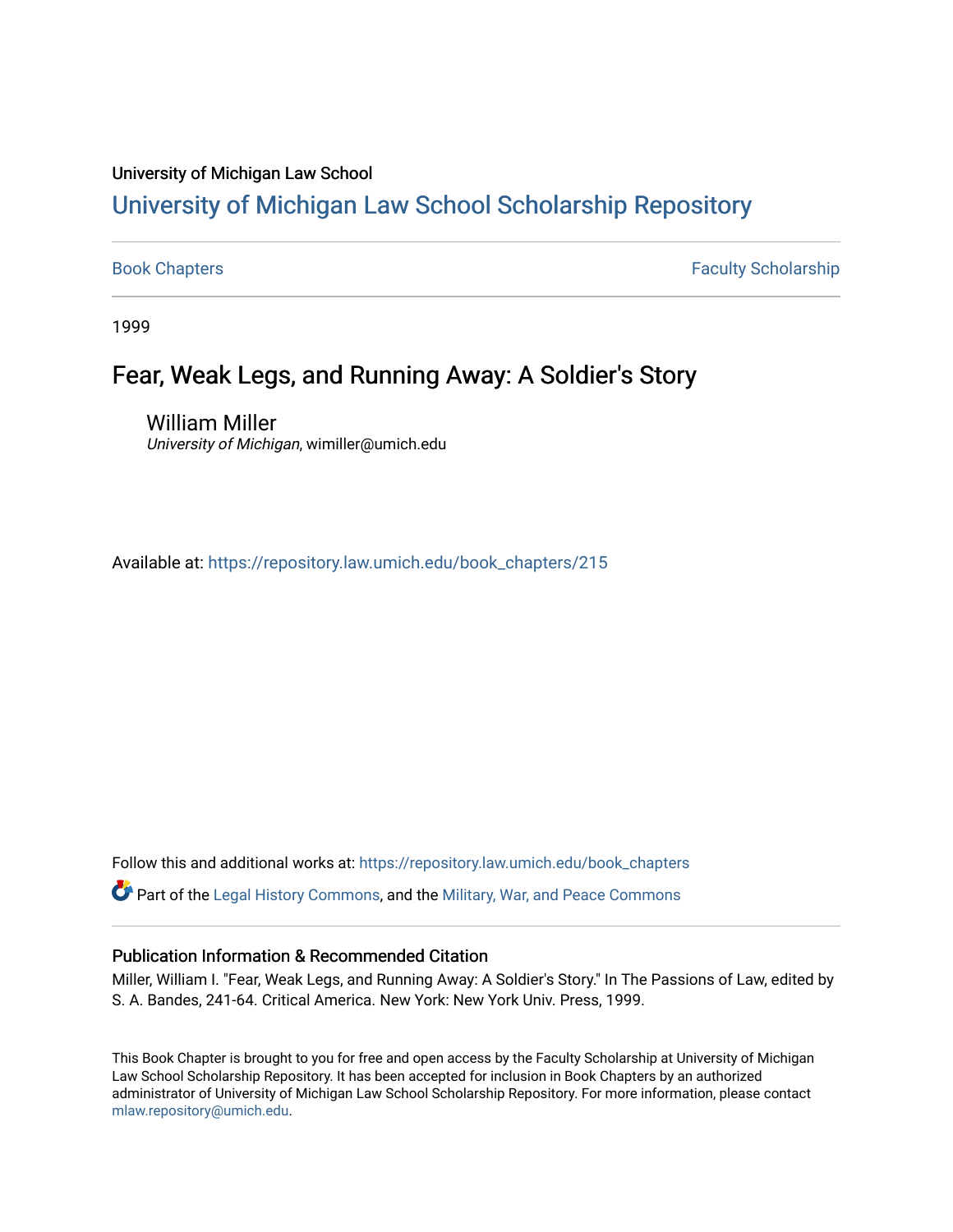*Chapter Nine*

# Fear, Weak Legs, and Running Away *A Soldier's Story*

## *William Ian Miller*

Statutes make for appallingly tedious reading unless primitively short and to the point as, for example, this provision in the early Kentish laws of Æthelberht (c. 600): "He who smashes a chin bone [of another] shall pay zo shillings" or this one from King Alfred  $(c. 890)$ : "If anyone utters a public slander, and it is proved against him, he shall make no lighter amends than the carving out of his tongue."<sup>1</sup> Yet on very rare occasion a modern statute can rivet our attention and when it does, it seems to do so by mimicking some of the look and feel of legislation enacted in less lawyer-ridden times. Consider the statute presently codified in the United States Code as part of the Uniform Code of Military Justice:

Misbehavior before the enemy

Any member of the armed forces who before or in the presence of the enemy—

 $(i)$  runs away;

(2) shamefully abandons, surrenders, or delivers up any command, unit, place, or military property which it is his duty to defend;

(3) through disobedience, neglect, or intentional misconduct endangers the safety of any such command, unit, place, or military property;

 $(4)$  casts away his arms or ammunition;

 $(5)$  is guilty of cowardly conduct;

 $(6)$  quits his place of duty to plunder or pillage;

 $(7)$  causes false alarms in any command, unit, or place under control of the armed forces;

(8) willfully fails to do his utmost to encounter, engage, capture, or destroy any enemy troops, combatants, vessels, aircraft, or any other thing, which it is his duty so to encounter, engage, capture, or destroy;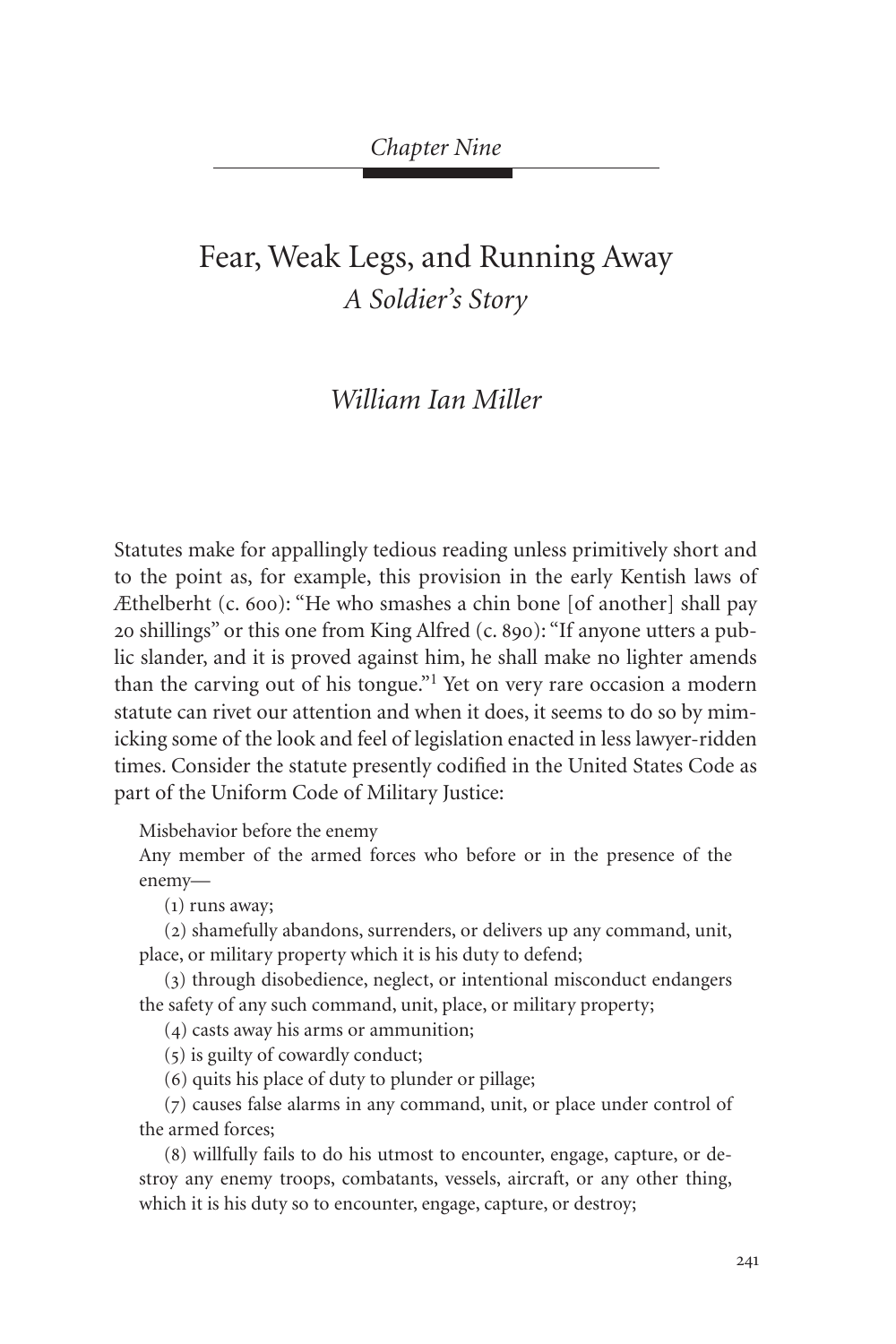() does not afford all practicable relief and assistance to any troops, combatants, vessels or aircraft of the armed forces . . . when engaged in battle; shall be punished by death or such other punishment as a court-martial may direct.<sup>2</sup>

Making cowardice a capital offense strikes us as a kind of barbaric survival from a rougher age, a time, that is, when few doubted that courage ranked higher than pity or prudence in the scale of virtues. And if many of us today believe that capital punishment cannot be justified even for the sadistic torturer, what a shock to discover that, as an official matter at least, Congress reserves it for the person who cannot kill at all. Not to worry: although the state has the power and right to execute those who misbehave before the enemy, we are too unsure of ourselves, or maybe even too charitable, to enforce the statute maximally. We have done so but once since when Private Eddie Slovik was executed by firing squad "pour encourager les autres" in the bleak Hürtigen Forest of 1945.<sup>3</sup> Still, even if only by inertia, we have preserved the option.

Quite independent of the grimness of its sanctions, the statute prompts our attention because of its strangely absurdist quality. Most of its provisions seem merely to restate one another. What, for instance, is running away (1) that isn't also cowardly conduct  $(5)$ ? And aren't paragraphs 2 and , the one covering the shamefulness of cowardice on defense, the other governing slacking off on offense, really special cases of cowardly conduct punished in 5? Paragraph 7 goes so far as to make jitteriness a capital offense to the extent one's nerves lead one to overinterpret causes for alarm, while paragraph 3, in contrast, authorizes putting the sleeping sentry before the firing squad apparently because he is not jittery enough even to stay awake.

There is also the statute's strange relation with fear. All law must pay homage to fear, for if the law does not succeed in nurturing the passions that will make it self-enforcing, such as a sense of duty or a special reverence for the law as law, it must have recourse to fear, the passion that underwrites all coercive law—fear of punishment or the fear of the shame of being execrated as a lawbreaker. But this statute places fear at its substantive core, for it is fear-impelled action that it mostly seeks to regulate.

Only paragraph 6—the stricture against looting—cares nothing about fear, not even the fear that you and your raping and pillaging comrades inspire in the enemies' civilian population as you quit your proper place to plunder. Like the other provisions, the antilooting provision is devoted to maintaining the delicate balance of forces that keep armies behaving as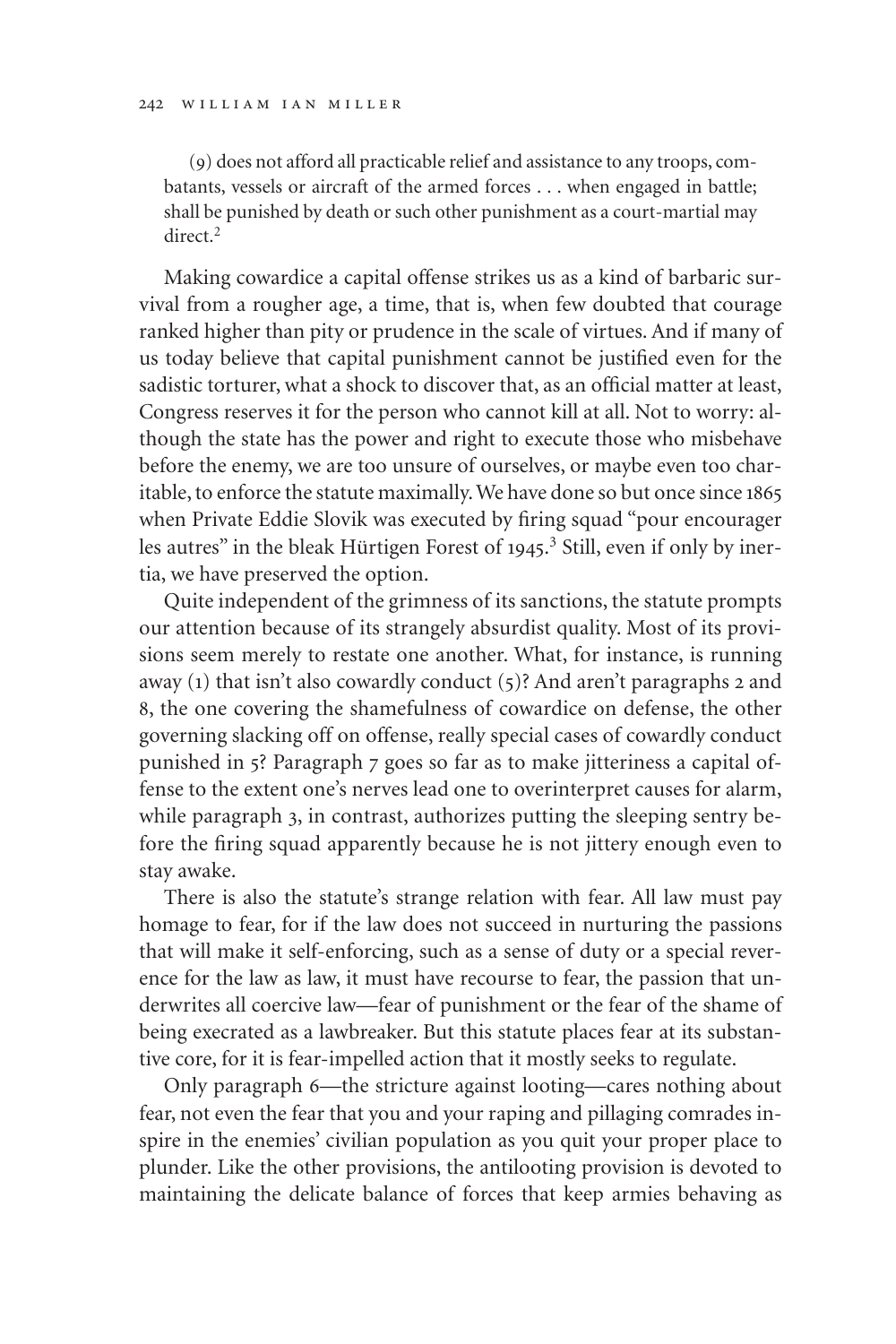armies rather than as crowds. At times that balance is as susceptible to being undone by routing the enemy as by being routed by him. Success can be as disordering as failure.<sup>4</sup> The initial success of the German offensive on the western front in 1918 was stopped as much by the German soldiers stumbling upon stores of wine and cognac as by Allied resistance. But the weight of these strictures shows that loss of discipline and order bred by greed, cruelty, lust, and other manifestations of exultant riot is of significantly less concern than the loss of discipline bred by fear, slackness, and failure of nerve. Narrow self-interest in the exuberantly acquisitive style of the looter is just not as worrisome to an army as narrow self-interest in the life-preserving style of the coward. Fearfulness, not lust or gluttony, count as a soldier's first sin.

There lurk in this strange statute various attempts at a theory of the moral and legal economy of courage, cowardice, duty, and fear in the context of the demands a polity, in this case the American polity, makes upon its combat soldiers. The exposition that follows, structured mostly as a gloss on the various provisions of the statute, seeks to reveal the features of that economy.

#### *Running Away*

Isn't running away, punished in paragraph 1, running like hell for the rear, precisely how we quintessentialize cowardice (punished in paragraph 5), just as casting away arms (punished in paragraph 4) so you could run away faster was how Plato and Aristotle quintessentialized it?<sup>5</sup> In fact, the very vividness of the image of running away has led some defendants to prefer being charged with the vaguer and more abstract cowardice under paragraph 5, considering it less prejudicial than an accusation of running away.<sup>6</sup> But statutory provisions that to the normal eye look duplicative will inspire interpreters to invent differentiating glosses, just as language itself, though needing all kinds of structural and particular redundancies, never quite allows a perfect synonym. So paragraph 5—cowardice—was read to require a showing of fear as a necessary element of the offense.<sup>7</sup> Cowardice had to be motivated by fear or it was not cowardice, but running away, it was decided, did not need to be so motivated. This strikes normal people, nonlawyers, that is, as somewhat perverse. Why else would anyone flee battle, run away, if not in panic, terror, or out of simpler fears of death and mayhem?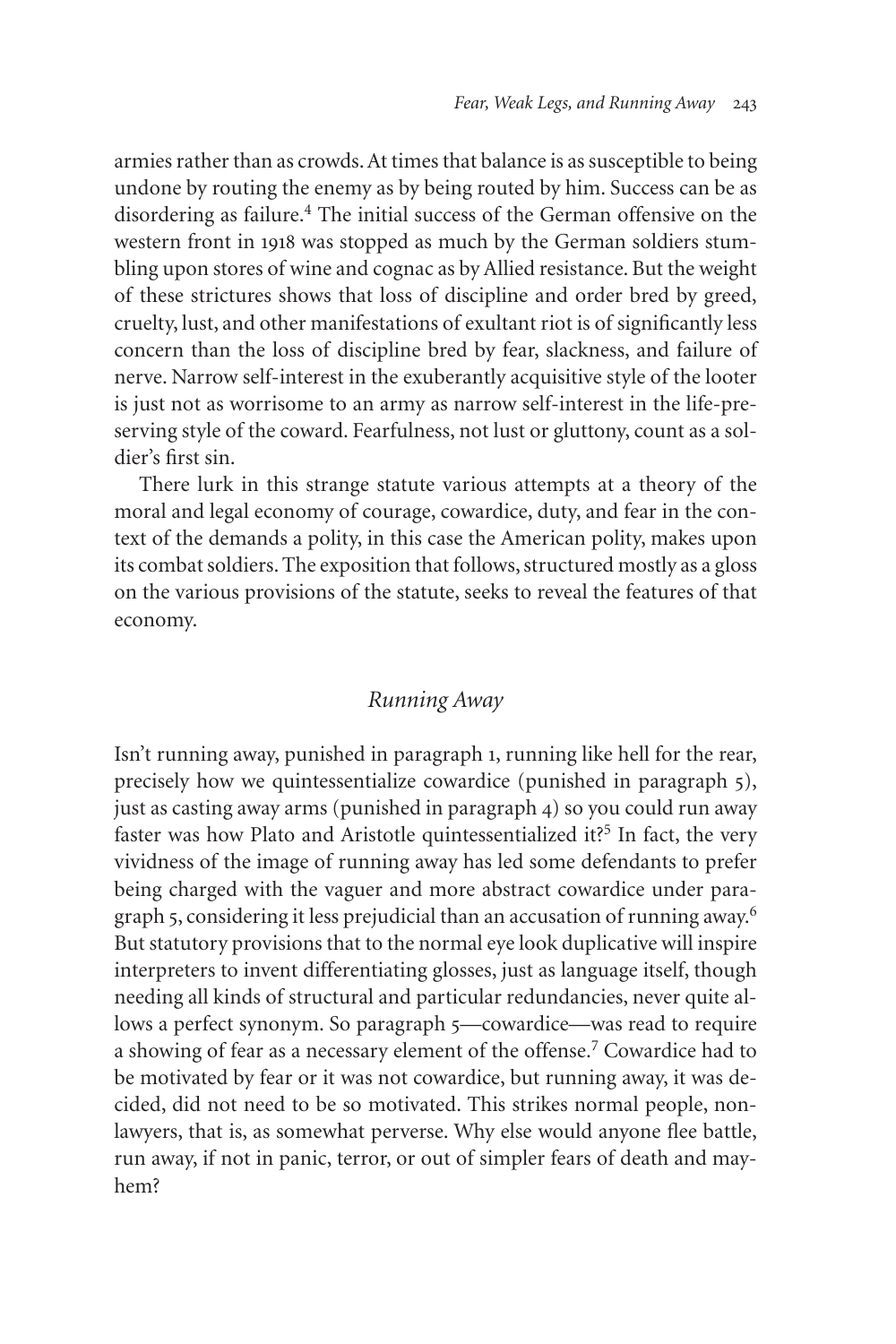The military judges are often at a loss to give running away a meaning that can distinguish it from cowardice. One military court, which then became the final word on the subject, made this desperate attempt:

This term [runs away] must connote some form of fleeing from an ensuing or impending battle.... [I]t appears that to limit the phrase to flight from fear or cowardice is too restricted. It would appear to be more in keeping with the offense, if an intent to avoid combat, with its attending hazards and dangers is considered as an essential part of running away.<sup>8</sup>

Running away is made a catchall for whatever motives other than fear might impel turning tail in battle. And what might these motives be? One could, I suppose, run away out of treachery, or out of love, or out of the most calculating thin-lipped prudence.<sup>9</sup> But the narrative suggested by each one of these motives seems incomplete without complementing them with fear. The most psychologically plausible motive for running away that dispenses with fear is fleeing in disgust, sick at being stuck in a situation where so much is asked of you and so little given you in return; not fear, but the feeling of being ripped off, revolted by unfairness and injustice. But one does not "run away" in this setting; the image is wrong, even the notion of "fleeing" misrepresents the insolence, even the fearlessness, with which one walks, sullenly saunters, or shuffles but manifestly does not run away, while muttering "f-k this."

But the court doesn't offer us a picture of sullen withdrawal. Still desperate, it turns to Winthrop's Military Law and Precedents, where Winthrop too evinces bafflement, and in good legal form provides authority for his bafflement by citing an older writer who was discussing something not precisely on point:

RUNNING AWAY. This is merely a form of misbehavior before the enemy, and the words "runs away" might well be omitted from the Article as surplusage. Barker, an old writer cited by Samuel, says of this offense:—"But here it is to be noted that of fleeing there be two sorts; the one proceeding of a sudden and unlooked for terror, which is least blameable; the other is voluntary, and, as it were, a determinate intention to give place unto the enemy—a fault exceeding foule and not excusable."10

The court citing Winthrop citing Samuel citing Barker<sup>11</sup> hopes for some clarification in Barker's distinguishing between two types of fleeing, one in panic, which is excused as being so suddenly induced as to be largely involuntary,<sup>12</sup> whereas running away is calculated treachery, self-serving, and, by one view, a manifestation of narrowly construed interested prudence.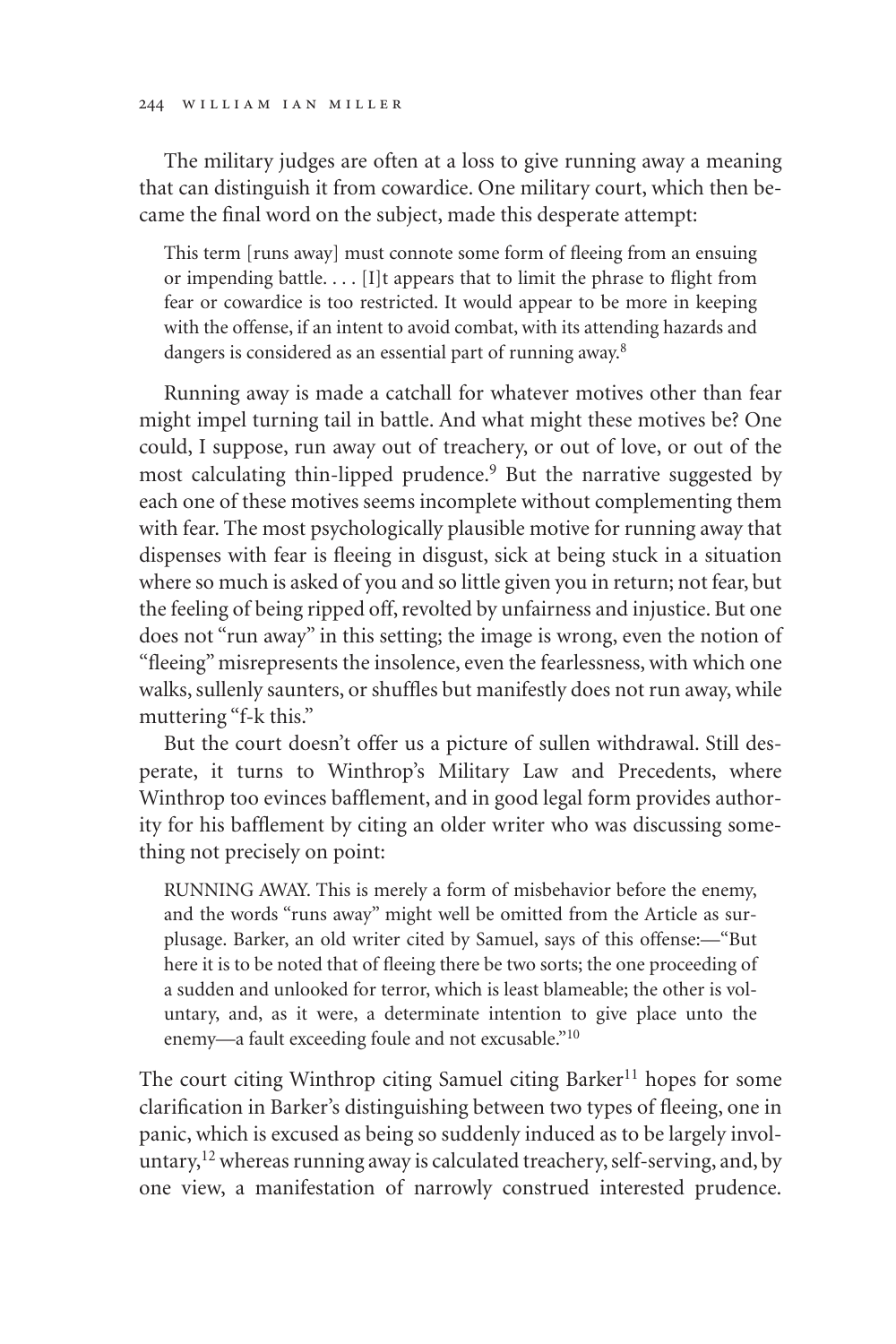Panic, one suspects, is treated more generously because it is impractical to do otherwise. It usually involves large numbers in headlong flight and however harmful its consequences, it hardly makes sense to hand over the entire army to a firing squad. Barker's distinction between exceeding foule voluntary flight and less voluntary panicked flight follows immediately upon his discussion of Roman decimation. His association of ideas suggests that decimation might be suitable for generalized panic-propelled fleeing, but that fully individualized punishment, rated at 1.0 probability rather than at the 0.1 discounted group rate, be meted out to the voluntary calculator of his own immediate best interests.

No wonder prudence is such a suspect virtue in the extreme setting of combat, for in battle the prudence that qualifies as a virtue is not the prudence of each individual figuring out the wisest course for himself to pursue but the prudence of strategy and tactic at the level of the group. And what is prudence for the group often demands that the individuals that compose the group forgo more personalized prudence and opt instead for duty, heroism, honor, and glory, which provide them some kind of moral compensation for having the misfortune of being sacrificed for the greater good. Individualized prudence, we suspect, is too easily used to provide a serviceable gloss for cowardice. Cowardice, however, is not only about panic and no cases suggest that it is, the use to which Barker was put to notwithstanding.

A prosecution brought under paragraph 5, cowardly conduct, must show, as noted, that the conduct was motivated by fear. This is one of the few areas in the law where the decision maker is asked actually to find that the person was motivated by a particular passion, not just to find that the person was in the sway of some generalized powerful passion. How do we recognize that another was moved by fear? Do certain bodily clues give him away? Was he pale, did he tremble, sweat, shed tears, urinate or defecate in his pants? Few somatic indicators—facial expressions, blanchings, flushings, shakings—are unique to fear. We sweat from heat, shed tears in joy, grief, and merely from the cold. The most lethal saga hero of ancient Iceland grew pale in anger, not in fear. Montaigne observes that both "extreme cowardice and extreme bravery disturb the stomach and are laxative. The nickname 'The Trembler' given to King Sancho XII [he means actually his son Garcia V] of Navarre serves as a reminder that boldness can make your limbs shake just as much as fear."13 Dysentery can cause us to befoul ourselves. And the fear of getting caught with one's pants down often leads the soldier, at least in the trenches of World War I, to become desperately con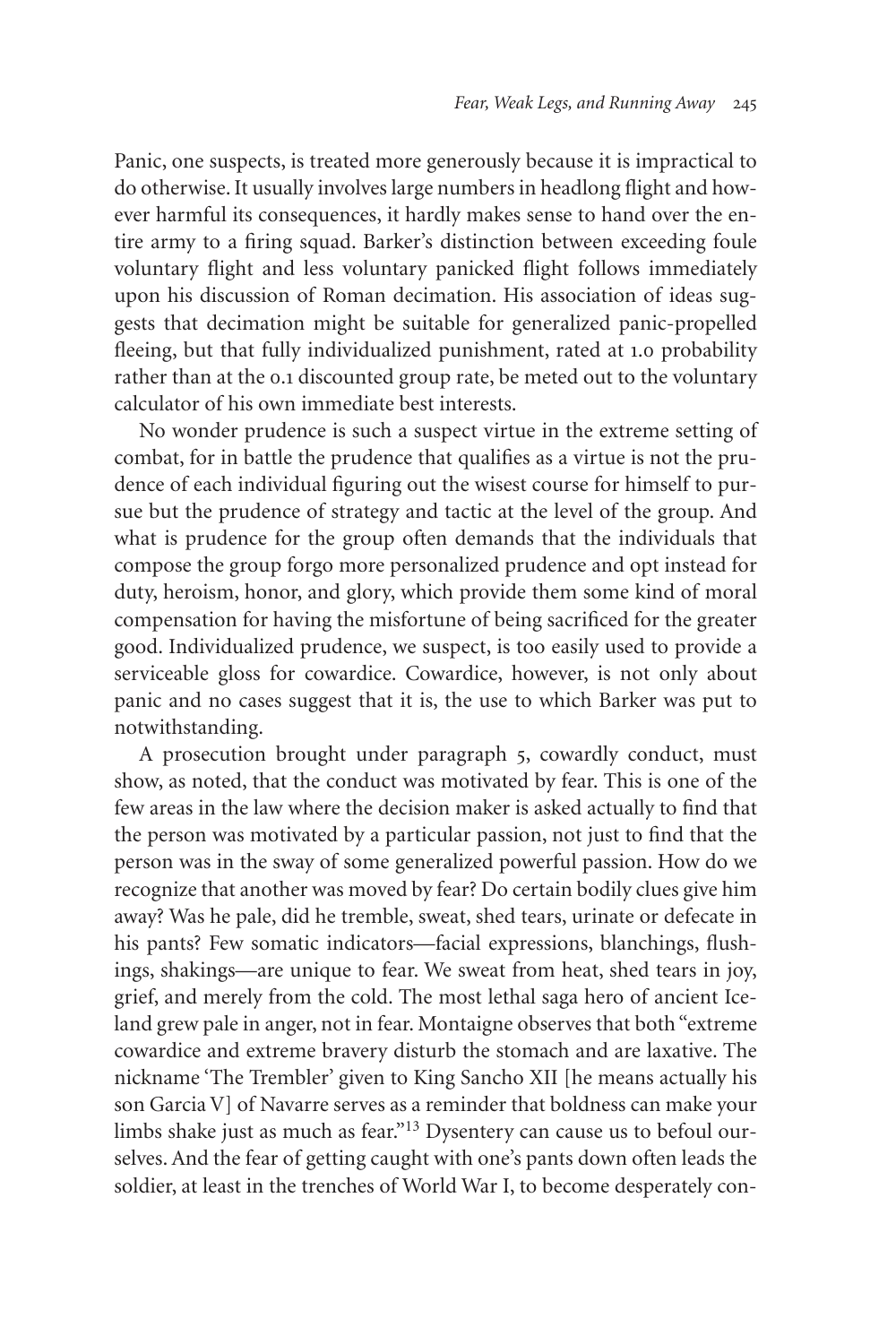stipated.<sup>14</sup> Fear does have a distinctive facial expression, but we can be in fear's desperate grip without looking like we are. Not only can the expression be suppressed when one is scared, but it can be faked when one is not scared.

This is not earth-shattering news. State of mind always ends up being inferred either by legal convention or by supplying the social knowledge necessary to make sense of whatever act or omission whose motivation we are searching for. If he trembles and runs away, or cries while curled up in a fetal position and hence cannot advance, then we judge that behavior to be a consequence of fear. And what about the specific feeling that we usually recognize to be fear? Do all fears have the same feeling? It is not clear that they do. Can we properly describe someone as motivated by fear if he runs away from obvious danger as if he were afraid, but who claims to have felt no inner surge, no grip in the gut, no sensation, that is, that most of us recognize as an accompanier of fear if not fear itself?

### *Gentle Offense versus Craven Defense*

Fear has been read in as an element only in the specific charge of cowardice in paragraph 5. But it is also the psychological and social Èminence grise in other provisions. Paragraph 2 deals with the shameful abandonment or surrender of men, a position, or material; paragraph 8 deals with the willful failure to do one's utmost to encounter the enemy. Paragraph 8 can be seen as the failure to give cause to the enemy to violate their version of paragraph 2; that is, the most desired outcome of your aggressive moves is to cause the enemy to abandon shamefully what is its duty to defend. The "shamefully" explicitly makes this a moral issue, as well as a legal one. And that is quite fitting, for the goal of battle, as John Keegan has noted, is to bring about the moral collapse of your opponent, for battle is in the end always something of a moral contest, a matter of matching how character confronts demands of duty to perform dangerous action in the face of overwhelming desires to flee or quit, in the face of the instinct of selfpreservation itself.<sup>15</sup>

Keegan's moral contest is bounded so as to make no distinction between the different moral and psychological claims made on the defender and the attacker. For him, this contest of character is, with due allowances for heroic failure, a matter of who, to borrow an image from Anglo-Saxon verse, controls the slaughter-place at the end of the day. Our statute, however, makes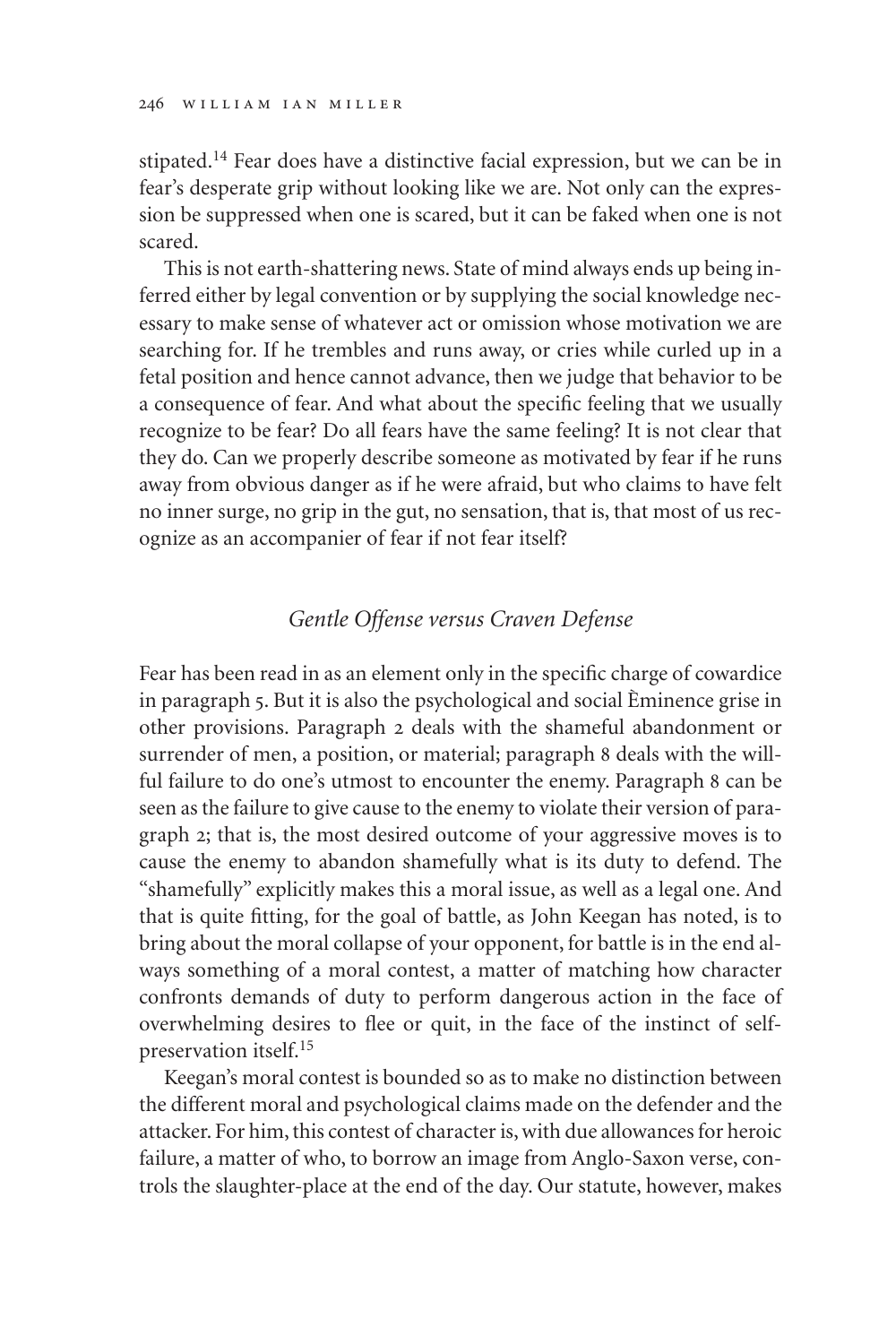such a distinction. Paragraph 2 involves the kind of mettle needed to defend properly, paragraph 8 the kind needed to offend or attack. And although we understand failures under each provision to involve cowardice, it is not clear that these cowardices carry the same moral weight or are understood in quite the same way.

Courage on defense seems to demand a different mix of virtues and talents than courage on offense, and it may be that cowardice also varies with the different styles of courage demanded. We can, I think, imagine someone who is perfectly courageous when attacked, who will not flee, who will even die before abandoning the fight, who at the same time does not have the ability to initiate violence, who, if not quite a mass of quivering jelly, may tend to find too many reasons, with all the trappings of an admirable prudence, as to why it would not be in anyone's best interests to go over the top: a slacker. A person constituted like this would not strike us as a psychological impossibility. In fact U. S. Grant complained that such was exactly the problem with one of his generals—G. K. Warren: Warren was able to see "every danger at a glance," too many dangers apparently, and he delayed moving until he had made exacting preparations for each of them with the result that he never got to his appointed place in time to coordinate with others. But still "there was no officer more capable, nor one more prompt in acting, than Warren when the enemy forced him to it" (emphasis supplied).16 Nor is the obverse unimaginable: someone brave in the attack but cowardly in defense. Some have suggested that this describes Mike Tyson's moral failure in his fights with Evander Holyfield, who, when his offensive ominous aggressiveness failed to cow the opponent, either folded sullenly or folded violently, but in such a way that announced he was quitting the field. Aristotle may have had such a type in mind in his rather implausible portrait of the rash man, who turns cowardly the moment he experiences any real resistance.17

Let me turn now to another matter. Consider this remarkable account from Abner Small, a Union officer, recalling the battle at Fredericksburg:

I wondered then, and I wonder now equally, at the mystery of bravery. It seemed to me, as I saw men facing death at Fredericksburg, that they were heroes or cowards in spite of themselves. In the charge I saw one soldier falter repeatedly, bowing as if before a hurricane. He would gather himself together, gain his place in the ranks, and again drop behind. Once or twice he fell to his knees, and at last he sank to the ground, still gripping his musket and bowing his head. I lifted him to his feet and said, "Coward!" It was cruel, it was wicked; but I failed to notice his almost agonized effort to command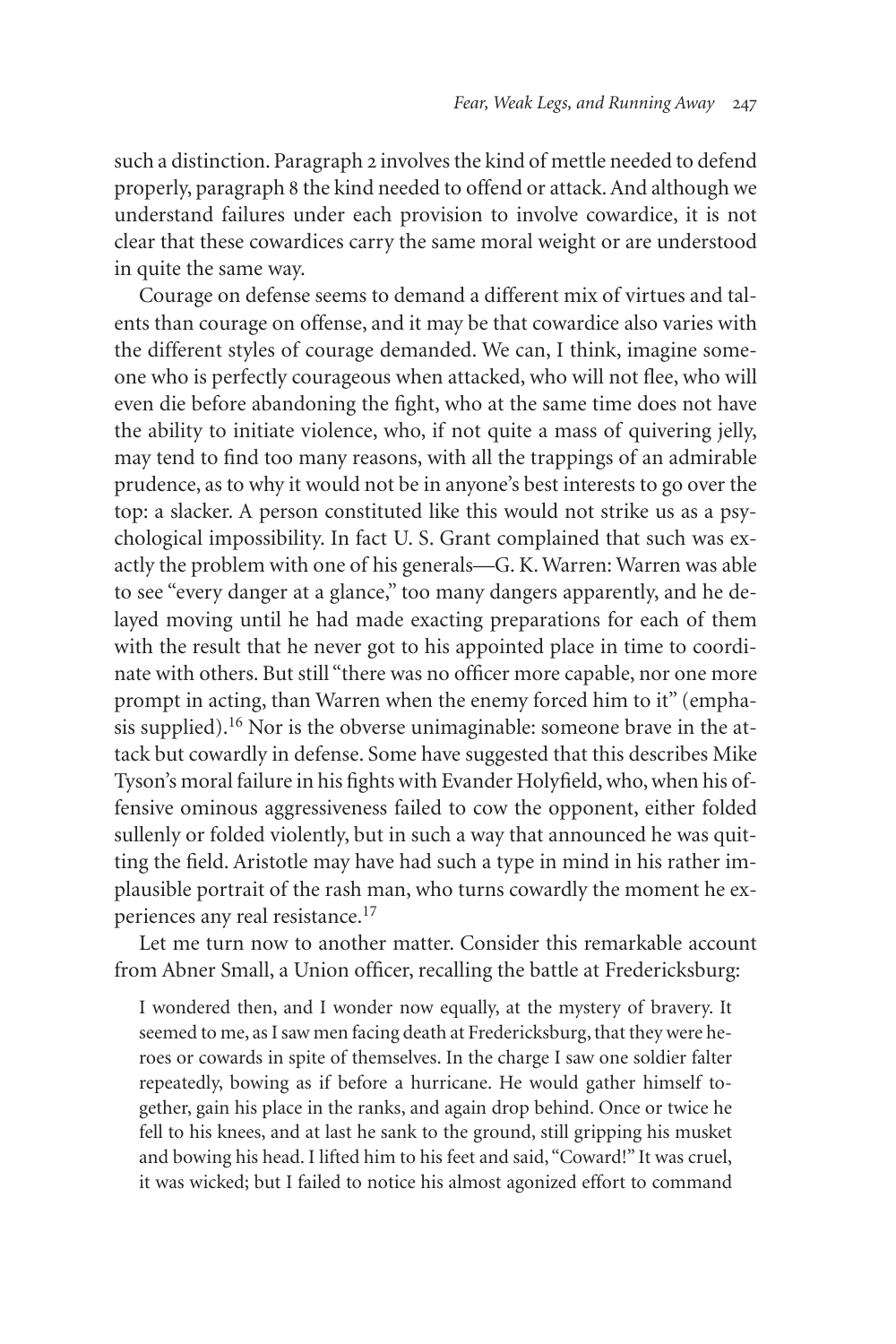himself. I repeated the bitter word, "Coward!" His pale, distorted face flamed. He flung at me, "You lie!" Yet he didn't move; he couldn't; his legs would not obey him. I left him there in the mud. Soon after the battle he came to me with tears in his eyes and said, "Adjutant, pardon me, I couldn't go on; but I'm not a coward." Pardon him! I asked his forgiveness.<sup>18</sup>

Grand stuff this: the penitent self-understanding and the moral courage of the author, an officer, to beg forgiveness of one of his men. In another register this is an account of weak legs and the moral ambiguity of such cases. The spirit was willing, but the flesh was weak. The soldier's body just would not respond to the total dedication of his will to do the right thing, to go forward. If we decide the legs are blameworthy, but not the will, we, like Mr. Small, will be inclined to beg pardon of the soldier for calling him "Coward"; if we blame the will for not being able to overcome the fear that has turned his legs to jelly, then we too might call him "Coward."

By one account the soldier's body was completely overborne by fear, but his own perception was of having all the right feelings, the right motives, with his fear subdued or overcome if felt at all, only to be betrayed by a body that was an enemy to his good name, a rebel to his will. If we are likely to see him as fearful without the consciousness of his own fearfulness, he, instead, sees himself as fearless with a body mocking him by producing unmotivated fear symptoms. So he disowns his legs. How, though, are we to understand his weak legs?<sup>19</sup> Without a convincing account of mind and body, emotion and body, we do not know how to apportion blame as between body and soul. And we are not confident of how to make the call. Is this a peculiarly male form of hysteria? Do weak legs support a theory of unconscious emotions, or at least of unconscious fear?<sup>20</sup> Or are we talking about a much more primitive central nervous system ur-emotion? Do we see instead a conscious refusal of the soldier to recognize his true emotional state, whether we understand the refusal's mechanism to work by means of classic forms of selfdeception or wishful thinking or by a process more akin to repression? And how do such tricks of consciousness fit in with William James's scheme in which the consciousness of one's emotional state is the awareness of changes in one's somatic state, that is, we are afraid because we tremble and our legs give way, rather than that we tremble and suffer weak legs because we are afraid? What if the refusal to admit fear is simply a refusal to take note of our body at all? Are we then fearing? Or fearing fear? Or simply falling apart at the seams? But then might not the soldier know he fears but what he means to indicate is that he does not ratify his fear; he means to move on in spite of it and is desperately ashamed that an undesired desire for safety is causing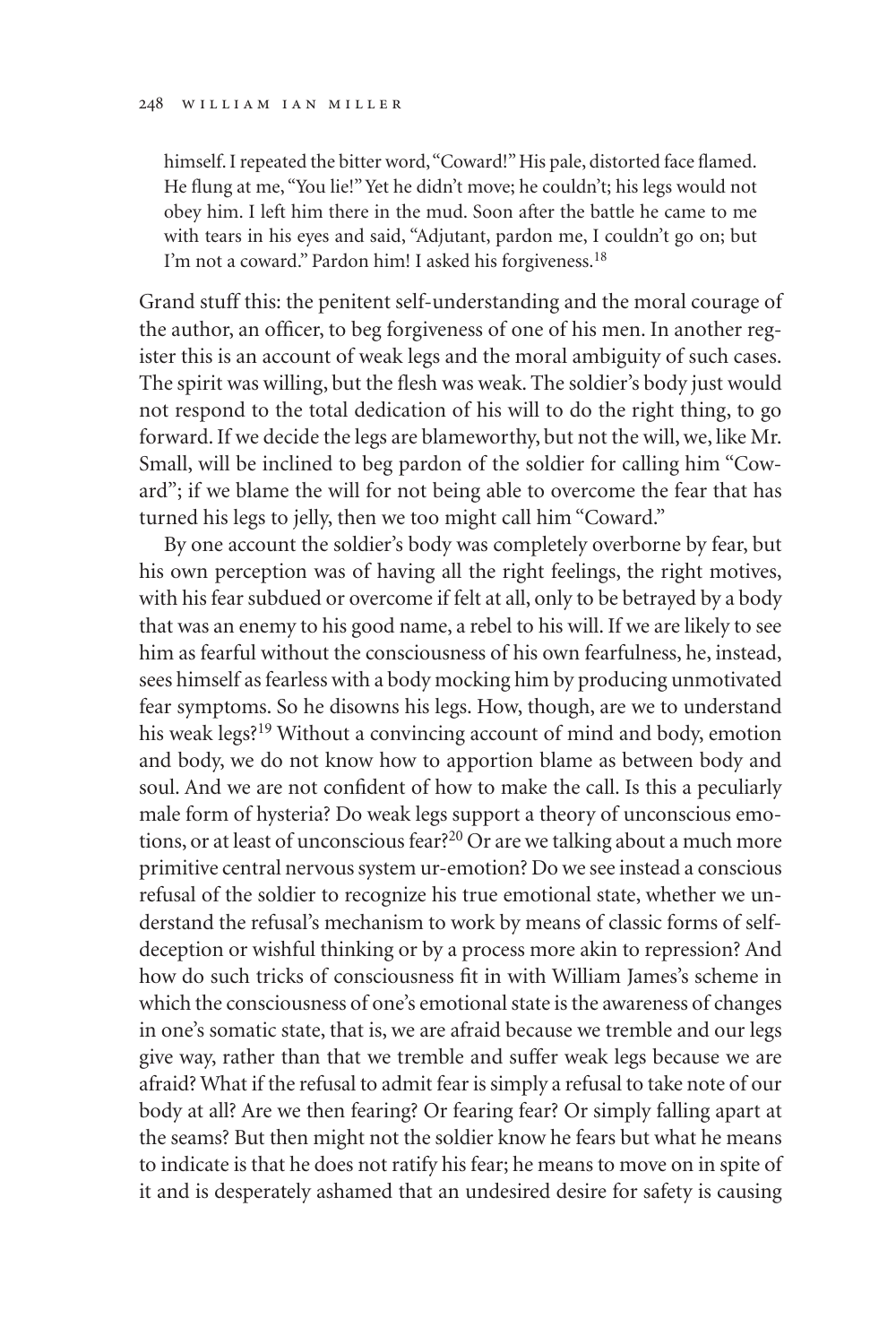his body to defeat his desired desire to move forward? He does not, after all, will the various appraisals and beliefs that constitute fear; he need only look and listen and know where he is and what he is up to to have a more than reasonable serious apprehension for his safety.

Mr. Small's own psychological theory varies with the exigencies of the setting and no doubt ours would too. In the heat of battle Small was not as willing to be generously disposed toward the shaken soldier as he was upon reflection afterward and upon the soldier's poignant showing of his lack of shamelessness. Not only does the soldier shed tears of frustration, contrition, and shame, but he also responds to his officer's accusation as a man of honor would: he gives Small the lie, exactly the traditional manly challenge to a duel upon an accusation of cowardice. The poor man means well in the aftermath and our own and Small's lack of certainty as to the psychological and physiological components of weak legs make us incline toward lenity and thus believe he meant well on the field of battle too. And the statute follows Small and us in a small way.

If cowardice on offense runs into the moral and legal uncertainty of how to treat a case of weak legs, it at least gives us a hint that it was precisely this kind of case the statute had in its allegorical mind. Hence the demand of willful failure, not shameful failure, as in paragraph 2. The weak-legged attacker is given some small concession. He must will his legs' weakness to be culpable and so it seems our soldier may well be spared the firing squad. Nonetheless, cases of unwilled weak legs might still be shameful, as indeed our soldier desperately feared. Shame, unlike guilt, is felt not only for our voluntary failures but for what we happen to be, as the infirm, ugly, old, black, Jew, or weak-legged soldier can often attest. If he just can't help his weak legs, he may still be in the martial world a coward, but in the more nuanced judgment of one Civil War soldier, "a good coward," one at least who showed up for every battle and looked for no excuses to absent himself from it ahead of time.<sup>21</sup>

Cowardice on defense seems more craven than cowardice on offense. Our image is of begging not to be killed, turning tail and running, or simply despairing and not just not fighting, as on offense, but not fighting back. Failure under each provision, paragraph 2 or 8, is cowardly, and hence shameful, but only one offender, the miscreant defender, is branded shameful. Why the difference? There are several possible reasons. One involves the different stakes between losing as a defender and not measuring up as an aggressor. In the paradigm case we understand that the failure to defend means losing all; whereas the weakness on offense means you go home with your tail be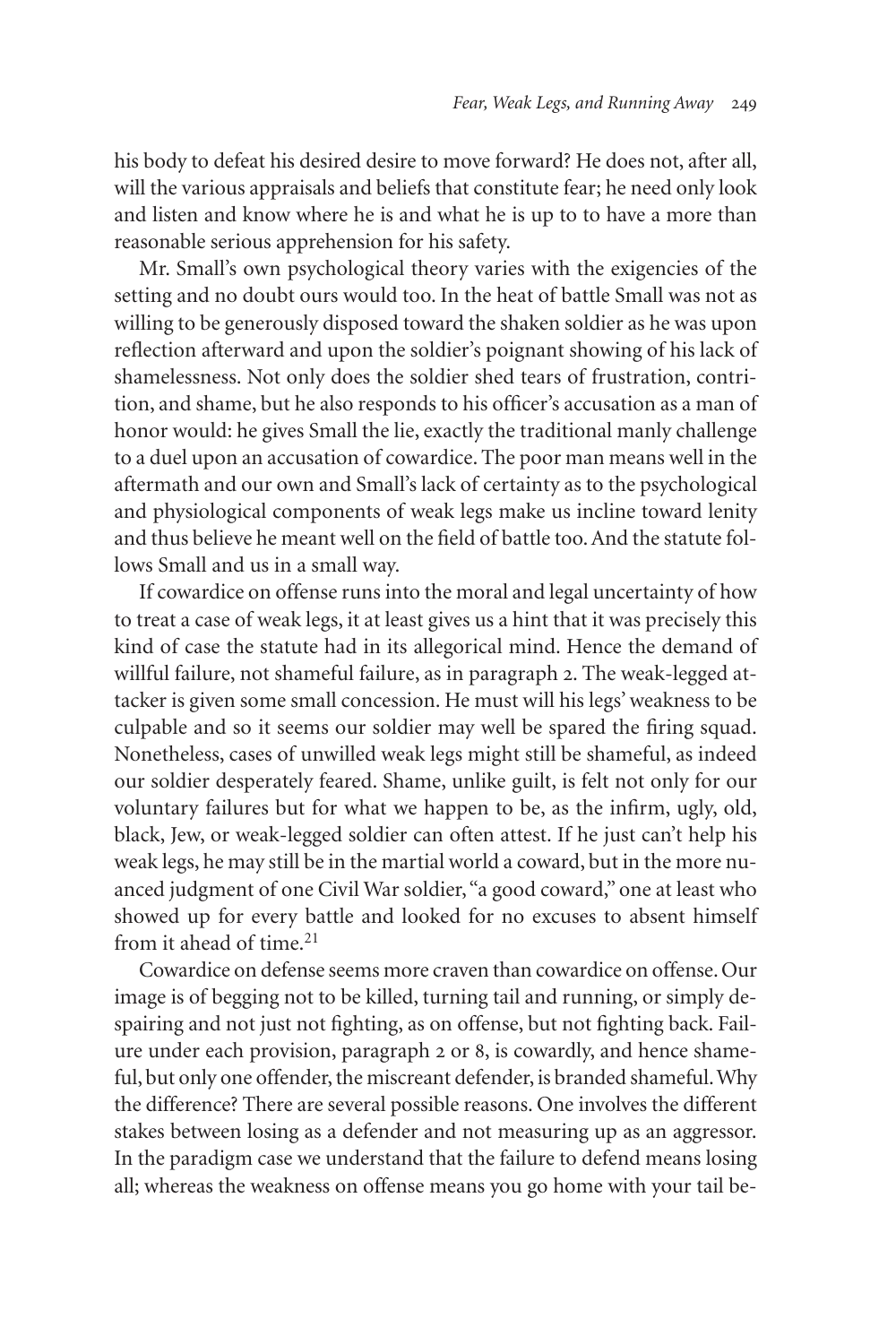tween your legs. But there is a home to return to. We are all expected to defend what is ours, our property and our loved ones. Consider too the almost ridiculous obviousness of this statement: the moral demand to defend to the utmost is greater than the moral demand to attack or aggress to the utmost. Even in aggressive honor-based cultures that is true. However fearful you are, you must defend, but no one expects everyone to volunteer to be the forlorn hope, the first through the breach in the wall. And as a psychological matter, we tend to find losses of what is already ours much more grievous than failures to acquire an equivalent amount of what is not ours.

The defender doesn't have the same kinds of choices the aggressor has or as many, for the latter is the moving party. It is aggressors who get to choose the timing, and even to determine that the battle will be on your turf rather than mine. The defender has no choice but to resist, even though he has some choices about how to carry this out: sometimes he must fight pitched battles, but other options are available, as long as they are understood to be forms of resistance. The Russians, for instance, have let the vastness of their land defeat its invaders until it was safe to assume an offensive posture; others have worn their attackers down with pesky gnatlike resistance, as Fabius did to Hannibal. But we should also note that Fabius had to muster great reserves of moral courage to persevere in the face of being thought cowardly by his countrymen for not engaging more aggressively.<sup>22</sup> Gnatlike resistance, though effective in the end, may in certain warrior cultures not look "manly" enough to preempt accusations of poltroonery. The prudent warrior must always endure suspect glances and innuendoes about his fearfulness and lack of nerve. The statute may capture some little bit of that mistrust of the good faith of justifications for retreat and surrender, holding the defender of hearth and home to a higher moral standard than the weak-legged attacker. The paradigm we see embedded in the statute—of invading aggressor versus the defenders of the homeland—grants the attacker other options; it even allows him to plead weak legs from time to time, but the defenders' legs must stand firm. And maybe too we seem to feel that we have more right to ask legs to stand still than to move forward, by which ruse we simply restate the differing moral stakes in not defending as opposed to not offending.

#### *Throwing Away One's Weapons*

The prescription against casting aside one's arms has a rich and long tradition. It is a triumph of a certain dunderheaded literalism that often charac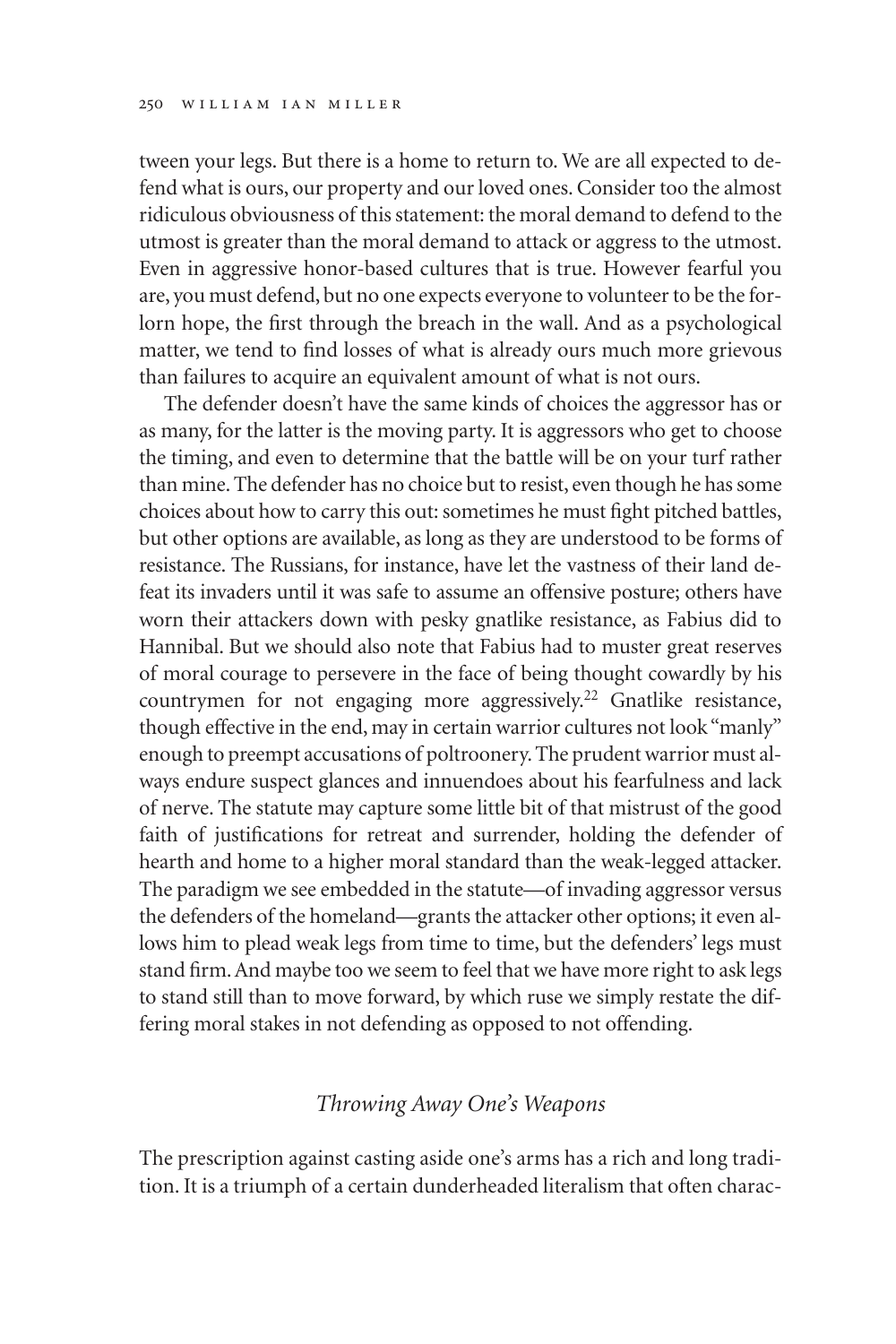terizes law and the legal imagination that this provision, paragraph 4, wouldn't be understood to be implicit in paragraphs 1 (running away), 2 (shameful abandonment of a position), or  $\frac{1}{2}$  (cowardice), but especially 1. Running away, except as perversely understood by the military courts, and casting away one's weapons, as I noted earlier, are both meant to capture the quintessence of martial cowardice: headlong panicked, *sauve-qui-peut* flight:

> Well, what if some barbaric Thracian glories in the perfect shield I left under a bush? I was sorry to leave it—but I saved my skin. Does it matter? O hell, I'll buy a better one.<sup>23</sup>

The comic energy of Archilochus's little song is parasitical on the power of the norms he so gleefully confesses to violating. The wit of such self-mockery, at such brazen shamelessness, is possible only because the norm against running away and debarrassing oneself of one's burdensome weapons demands some kind of psychic homage even when not adhered to.<sup>24</sup> But there is another kind of heroic inversion that takes place here. To be this cheerfully a coward in a warrior culture may itself mimic courage: such unapologetic shamelessness requires a certain kind of fearlessness, as Aristotle recognized.<sup>25</sup> This is the fearlessness that informs what we might vulgarly call the "I-don't-give-a-shit-what-they-think" attitude in matters touching upon reputation, an attitude as unfathomable to most of us as is the berserk courage of the kind that we associate with Alexander the Great. In keeping with his perversely inverted courage Archilochus refuses even to allege fear as the reason for casting away his weapons. It is all a matter of rational choice. His weapons, as he observes, are completely replaceable, something that he is quite pleased to believe is not the case with himself. And although Archilochus knows he will have to fight again (that is one of the risks that running away does not completely resolve unless he is capitally punished for it), there is not the least hint he will do better next time.

Archilochus's wit also reveals that virtue funds a powerful comedic impulse dedicated to deflating virtue's own pretentiousness and goody-twoshoes piety. Archilochus's comedy celebrates a life-affirming world of very unrigorous virtue, what somber professors of virtue might even call vice. Life-affirming affability, as unrigorous a virtue as we might find, is not a trait we think of as likely to describe the hero as it does the amiable hedonist, who means well and even does well as long as life or limb are not at stake, who prefers to keep fear safely relegated to worries about whether the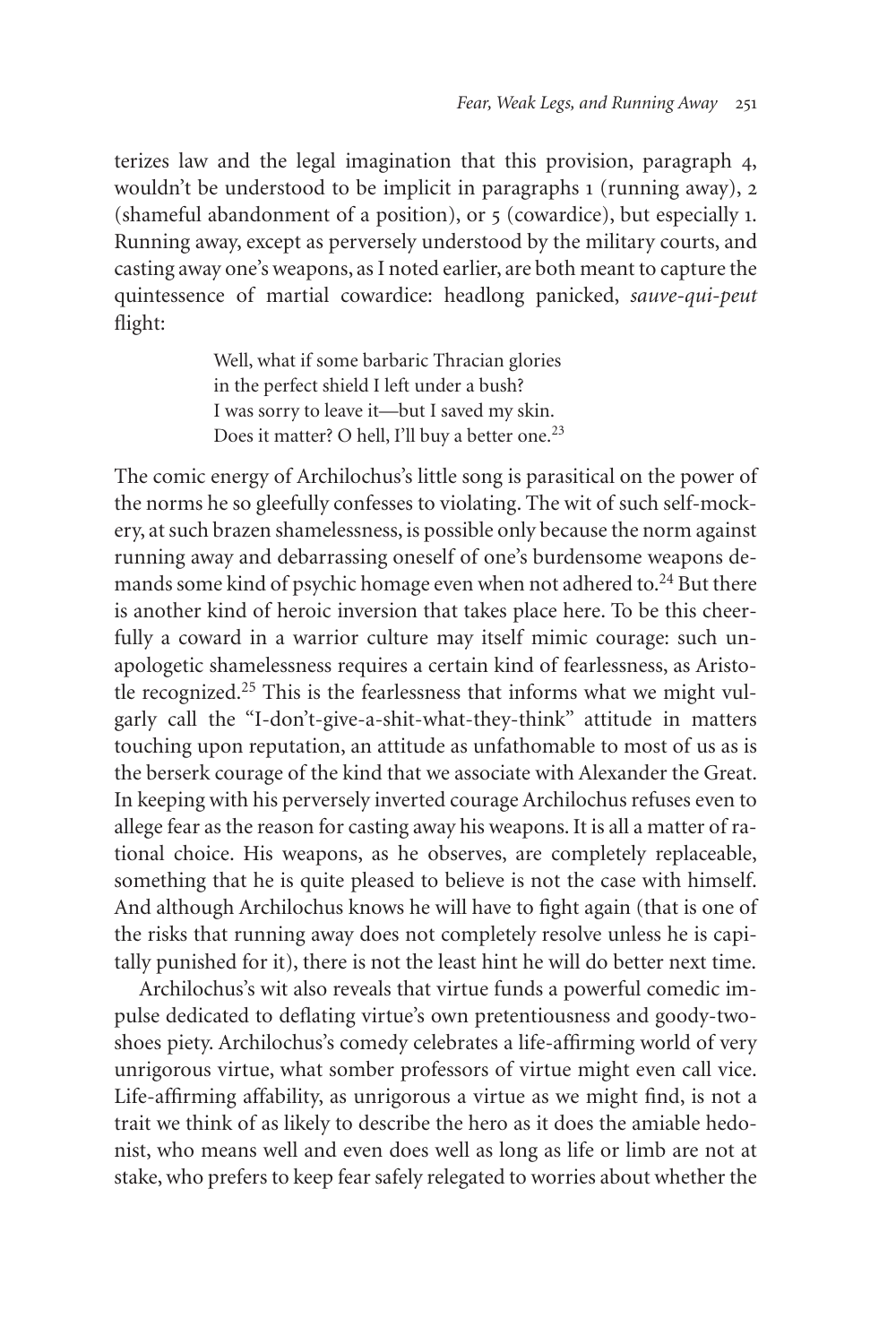sauce is sufficiently piquant to satisfy his guest's palate. Yet unlike the other cardinal and theological virtues, courage thrives in certain restricted comedic veins. It is not just the butt of the comedic; in some cultural settings the heroic style means to be funny with the nasty in-your-face mordancy of gallows humor. Here the mockery is not directed against the virtue of courage at all but against all arguments that would undermine it, such as life itself.

With Archilochus compare the keen comedic eye of this Confederate soldier running away to beat hell at Sharpsburg:

Oh, how I ran! Or tried to run through the high corn, for my heavy belt and cartridge box and musket kept me back to half my speed. I was afraid of being struck in the back, and I frequently turned half around in running, so as to avoid if possible so disgraceful a wound. It never entered my head to throw away gun or cartridge box; but, encumbered as I was, I endeavored to keep pace with my captain, who with his long legs and unencumbered would in a little while have far outstripped me but that he frequently turned towards the enemy, and, running backwards, managed not to come out ahead in this our anything but creditable race.<sup>26</sup>

John Dooley, our soldier, runs his anything but creditable race desperately aware of the comedy of trying to maintain the appearance of honor in headlong retreat: don't get shot in the back if you can help it and don't throw away your arms, although you realize that they have less than zero value to you now, pure dead weight. Dooley is a wit after a fashion. He is not unaware of a kind of double competition with his captain, one to see who can get away the fastest and the other to see who can get away the slowest. He envies his captain's benefits of rank: no pack, they are in a wagon somewhere, and no rifle. By this time the weapons of officers are becoming symbolic indicia of rank, like the pistols, whistles, and walking stick of the British officers who led their men into no-man's-land in the Great War. The ambivalence in the account and in the action itself gives the comedy multiple layers.

The heroic ideal of standing your ground at all costs turns out to give way before fear and not an altogether irrational fear, though as in Archilochus the fear is not mentioned directly but supplied by the comic action. Both John Dooley and his captain are still giving respect to the norms they are not quite living up to by adhering to some of their forms: John will not throw away his gun or ammunition, though he is sorely tempted, and both he and his captain engage in the comedy of trying to prevent the ignominy of being shot in the back by running backwards every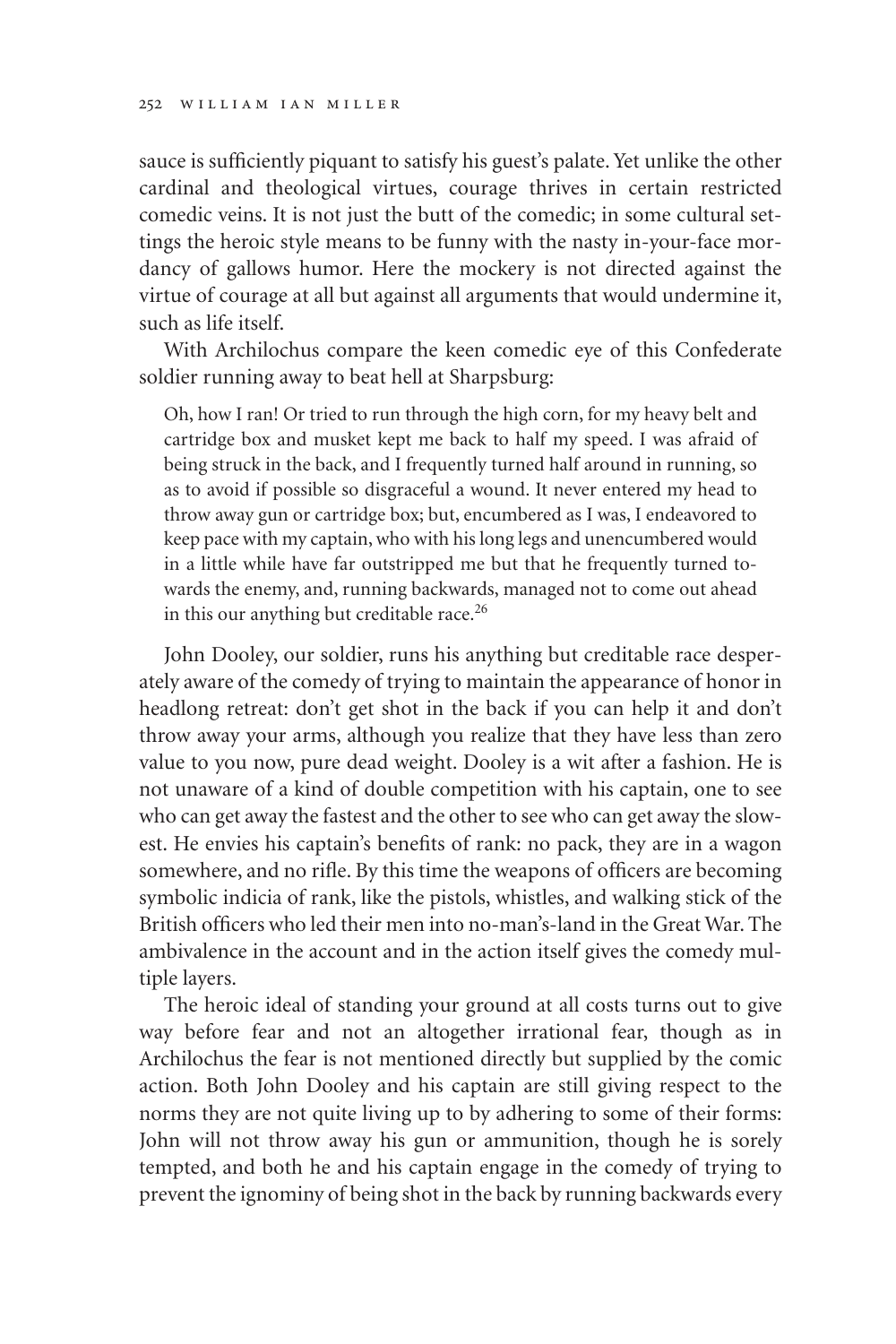now and then. Comedy, we see, can be called to the rescue of heroic, even if it must mock it rather roundly while saving appearances.

It is the comic voice with its almost self-delighting self-mockery that indicates this is not culpable cowardice. The comedy is probably the surest sign that Dooley and Archilochus are not alone in flight. The whole army is in what might be generously called a retreat, a rather indecorous one at that. This is a pure case of running away to live to fight another day as long, that is, as they do not throw their weapons away. Dooley's attempts to maintain the forms of honor indicate quite well that he means to be back. Even Archilochus means to return with his new shield, but by throwing his old one away he committed an offense that Dooley may have wanted to commit, but his implicit contest with his captain to see who could minimize their mutual dishonor kept him honest. Archilochus, however, does more than just disarm himself, he arms the opposition.

From the military's point of view casting aside arms is a very serious matter. It renders the soldier useless; it arms the opposition, and in societies in which the work and material that was congealed into the weapon represented the most valuable objects in the culture, throwing away weapons was culpable waste, even sacrilege. But nonmilitary moralists take a kindlier view: Aquinas was willing to find the soldier who cast away his shield less sinful than the licentious man, because "grave fear and sorrow especially in dangers of death, stun the human mind, but not so pleasure which is the motive of intemperance."<sup>27</sup> But Thomas might also be underestimating the deliberative capacity of the weapon dropper. Dooley deliberately refrained from casting his aside; others might deliberately do so, for they might reason that an unarmed man might look like a noncombatant and thus fade by degrees into a general population.<sup>28</sup>

#### *False Alarms*

Paragraph 7 punishes capitally the person who causes false alarms and it must be seen as the companion of paragraph 3, which punishes the person who "through disobedience [or] neglect endangers the safety of command, unit, [or] place." One provision sets limits on jitteriness, the hyperalertness and excessive imagination that if not quite inventing danger overrates its imminence; the other seeks to limit the lack of jitteriness, the lack of imagination or insensibility that lets the sentry fall asleep on his watch. Falling asleep on the watch is a strict liability offense. It does not matter that you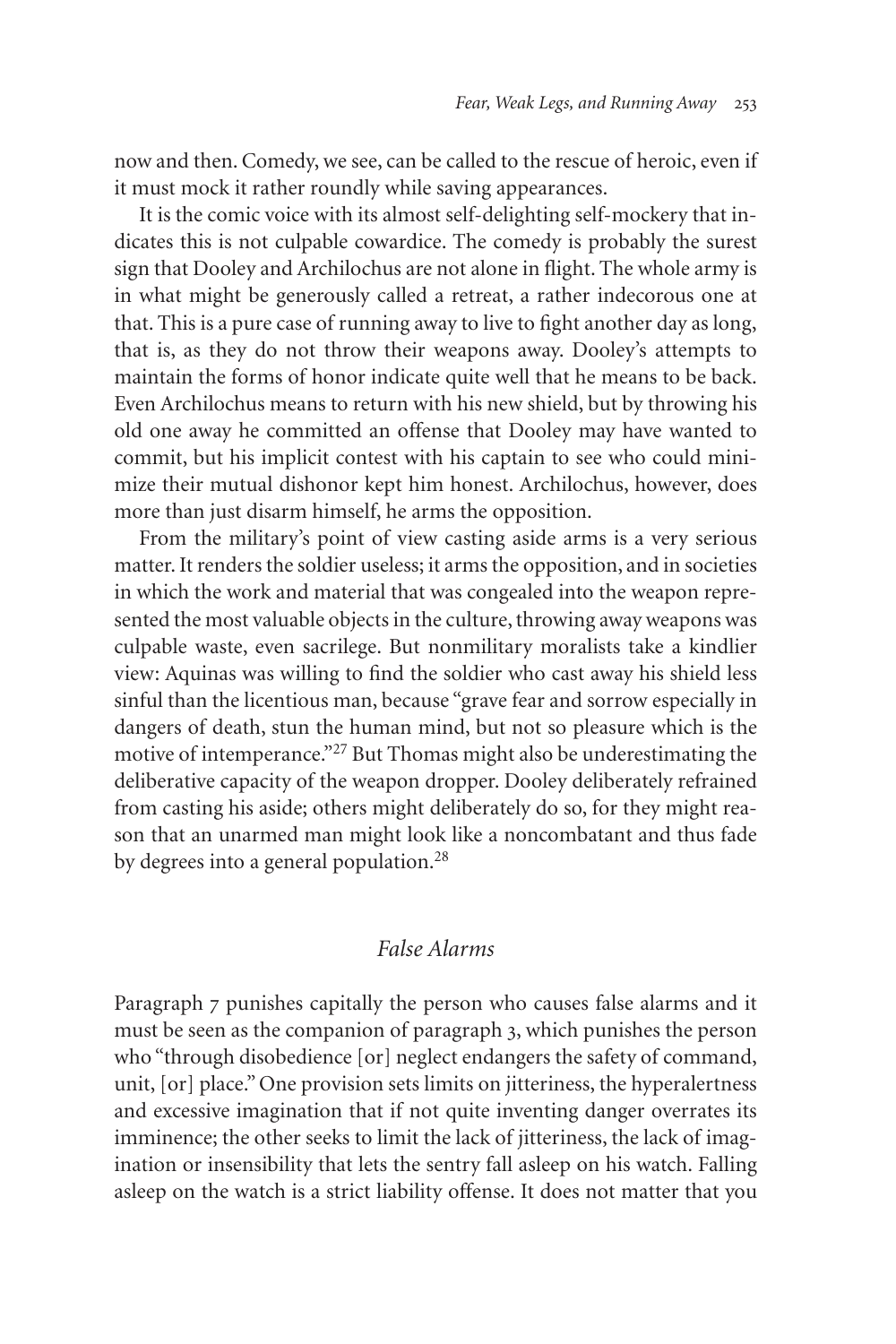didn't mean to. And the same is the case for causing false alarms. There are no requirements in the provision that one causes them knowingly or intentionally, and no cases have read them in.<sup>29</sup> It is not only the prankster who set off the fire alarms in junior high (though he too) that the law can put before the firing squad but the nervous wreck, the poor, high-strung, anxious soul who suffers from being too alert to the prospect of danger and has not managed to develop the cool or the expertise that distinguishes between the general danger of being in the presence of the enemy from the particular imminent danger that requires immediate and total mobilization. This poor soul does not feel the difference between the state of daily alertness to the possibility of alarm on the one hand and being alarmed on the other, between normal vigilance and the sense that something indeed is up. For we suspect that this is an imaginative soul and much too sensitive. Risk to him is not a probabilistic assessment but certain danger. His lot is constant insomnia and nausea.

My false alarmist, however, may also be the very man who is asleep at his post. Given that for him there is no distinguishing between the various levels of danger or its imminence, sleep, never easy to achieve under the best of circumstances, might just as well come at one anxiety-ridden time as another.30 But we usually think of the sleeping sentry as utterly opposed to the false alarmist, as a study in insensibility, an anxietyless person for whom sleep has always been easy. And it is for this reason alone that he is simultaneously an object of the nervous insomniac's envy and his contempt.

The sleeping sentry and false alarmist contrast in other ways. As a purely Darwinian matter, the species needs an alarm system that engenders some false positives or it wouldn't be sensitive enough. A system that gave no false positives would have left us all in the viscera of our predators or slaves of our more sensitive enemies. But an alarm system too responsive would, as Goffman noted, have us spending all our time in dither and not in grazing, digesting, sleeping, playing, or whatever we need to do to survive.<sup>31</sup> This is why we divide the labor; the sentry is to be vigilant so that the rest can sleep. We want our sentry to be experienced and cool but not insensitive or dull. We need him alert or, if not alert, alertable by all those signs that, if we lived in a movie, would be accompanied by ominous music.

The false alarmist and sleeping sentry impose costs in different ways. The false alarmist runs up the bill each time he occasions a false alarm. To the obvious costs of wasted energy spent mobilizing, the physiological costs of misused adrenaline, mis-summoned fear, and loss of sleep should be added the disclosure of one's positions to the enemy by the mobilization or merely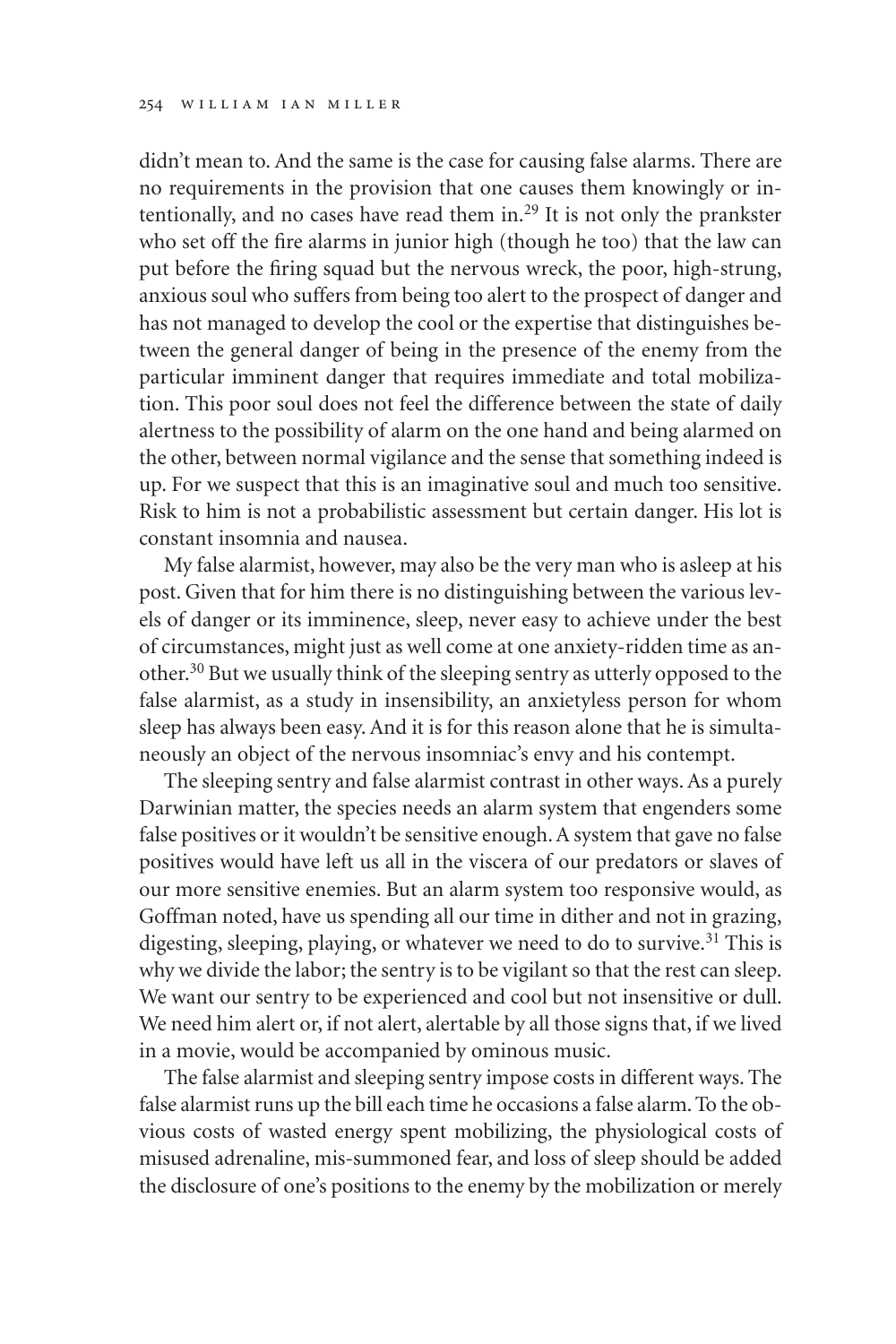by the panicked firing into the threatening night. But the greatest cost is that false alarms lead to mistrusting the next true alarm. And although we may recoup some of these costs by the disbelief of future false alarms, that would be a penny-wise and pound-foolish accounting, for the alarm would not be disbelieved because false but disbelieved because of the belief that all alarms are more likely to be false than true. Such a belief leaves one effectively without a functioning alarm system. The jittery false alarmist, after all, does not mean to be false and in other settings his sensitivity may be a most valuable asset. True, its value suffers serious diminution if he is not right most of the time. And if he were right most of the time, we would consider him a man of experience and discernment, not a jittery pathetic wreck whom we can imagine putting up before the firing squad.

If the false alarmist imposes serious costs each time he blows it, that is not the case with the sleeping sentry. His sleep imposes harm if the attack occurs on his watch, otherwise his sleep, though negligent or even reckless, yields no great harm. But not quite. If others suspect he is asleep, or know he is asleep then they must increase their vigilance to compensate. Their anxiety levels rise and they begin to expend energy in dither that could have better been spent relaxing. The sentry functions in the way catastrophe insurance functions. Most days go by without our having gained much for carrying such insurance except the ease of mind having it confers. The sentry provides such insurance. He is meant to allow others to rest secure in the belief that his eyes and ears are just as serviceable at the moment as theirs would be.

To the extent that insensibility produces fearlessness, it may be very useful in the midst of combat either on attack or in defense. But in the myriad of soldiers' memoirs I have been plowing through fear is not the only psychically and morally destructive emotion that threatens soldierliness. Fear dominates in battle or in immediate anticipation of it, but soldiers do more than fight. They also stand and wait. Boredom defeats almost as many soldiers as fear. If fear defeats our false alarmist, boredom defeats our sleeping sentry, so bored he cannot generate the imagination to fear the consequences of his boredom.

### *Omnipotent Fear*

The man of reasonable firmness who gives way to his fear has the basis for a successful claim of duress in the criminal law, but in the military the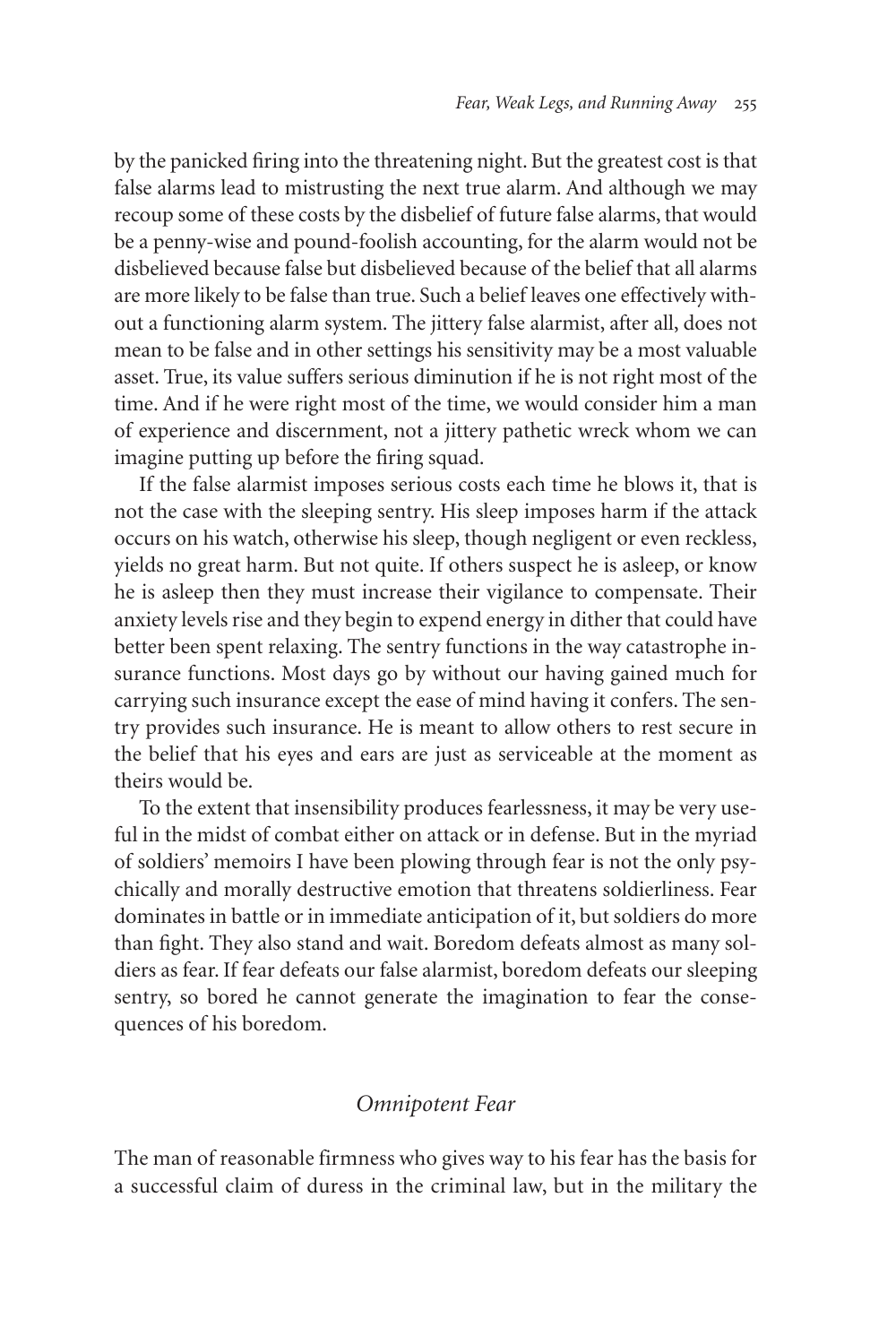man of reasonable firmness can never give into his fear unless a substantial number of others give in at the same time. If he is the only one or one of few who give way, we judge him to be of insufficient firmness. In cases of common duress the defendant is measured against a norm whose constraint on actual behavior can be hypothesized only by figuring what that hardly heroic "reasonable man" would do under like circumstances. But in war the norm is situated concretely: we know whether most hold firm or most don't. If most don't hold firm, they are all pretty much off the hook, for we do not, in the Roman style, cast lots and decimate the battalion.<sup>32</sup>

No one, however, doubts that soldiers are afraid.<sup>33</sup> There have been through time different views as to whether it was acceptable for them to admit openly that they were, but fear was clearly always a gloomy and tormenting omnipresence. Those few who qualify as genuine berserks aside, the dominant passion in battle, the one each party expects its comrades and its opponents to be intimately involved with, is fear. We might see all heroic literature as a desperate attempt to keep it at bay. One pays homage to it by working hard to deny it in oneself and to insult one's opponent with it. Agamemnon has images of Terror and Panic painted on the sides of his shield. $34$  Before the battle of Gaugamala, Alexander sacrificed to Fear. Beowulf drinks and boasts the night before seeking out Grendel to raise the moral stakes of failure. Even Achilles, if not quite fearful, doesn't dare fight without armor as some of the Norse berserks would do. And Alexander again, who was surely a berserk in combat and feared no one in the host arrayed opposite him, nor the whole host for that matter, was still rather paranoid at times about suspected plots against his life from within his own ranks. (There is an interesting idea to pursue here: the different issues raised for the demands on our courage by our fear of enemies as opposed to our fear of friends. And this would hardly be solved by the fiat of declaring that our friends are those whom we do not fear.)

Commanders have always assumed the fearfulness of their soldiers. The subtlest observer of all, Thucydides, noticed the tendency of battle lines to extend by degrees to the right so that each army slowly flanked its opponent's left as it too moved to its right:

This is because fear makes every man want to do his best to find protection for his unarmed side in the shield of the man next to him on the right, thinking that the more closely shields are locked together, the safer he will be.<sup>35</sup>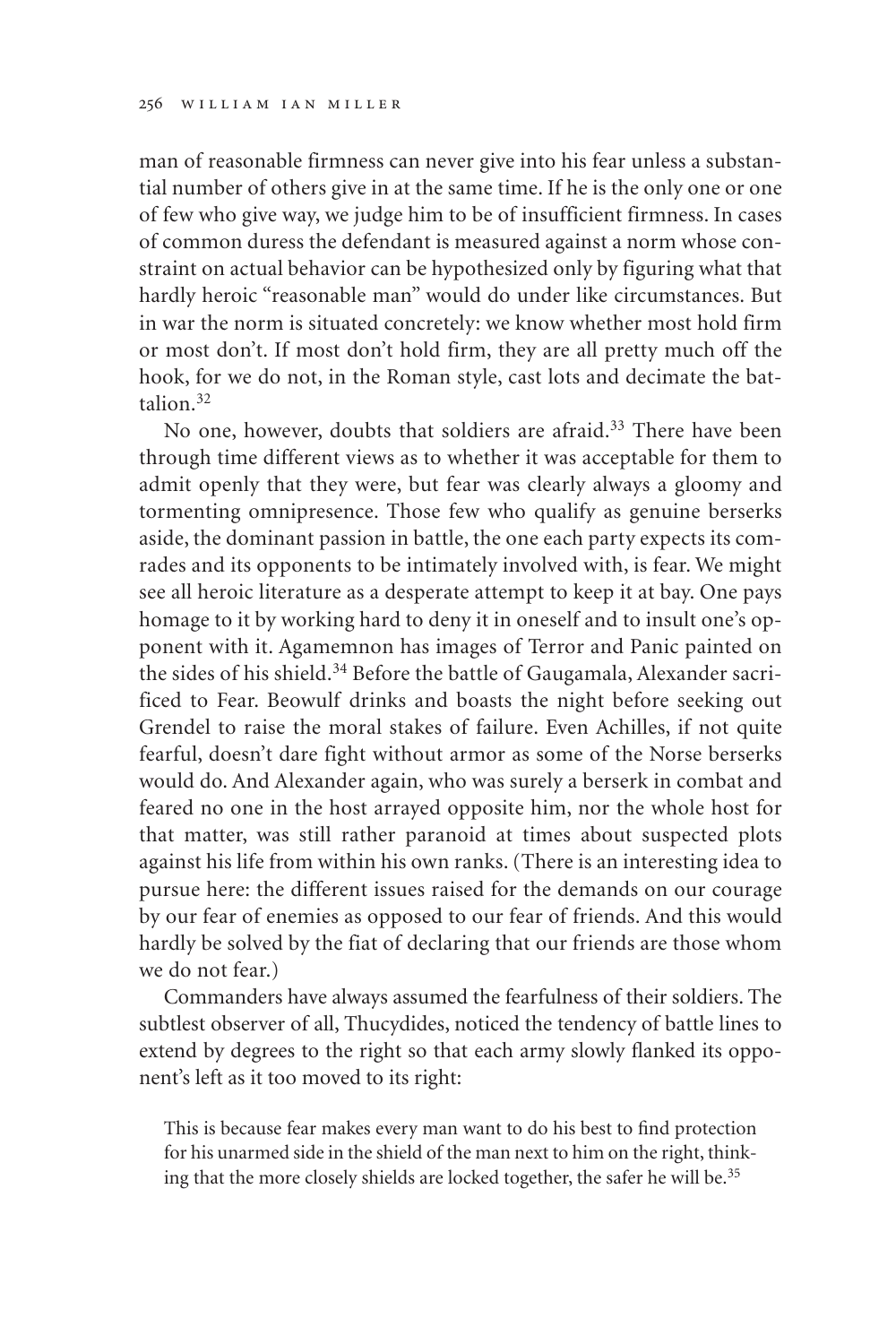Exhortation speeches try to counter fear and reluctance with other pasions: revenge, perhaps, anger, confidence, bloodlust, and often, in extremis, desperation. But no commander trusted to mere words. The Persians whipped their men to battle; many a general used his cavalry to deter his fleeing troops more than to engage the enemy. One military theoretician, Raimondo Montecuccoli, a general on the Imperial side in the Thirty Years War, spent the bulk of his treatise on how to prevent the natural cowardice of one's own troops from taking hold to give enough time for the natural cowardice of the troops on the other side to assert itself. He lists some of the devices one may use to keep one's men on the field: let the enemy cut off lines of retreat, forbid the inhabitants of nearby friendly cities from admitting any of the troops, dig trenches behind your troops, burn bridges and ships, delegate certain men to shoot retreating soldiers.<sup>36</sup> When arraying the troops and forming their lines, Raimondo advises embedding the cowards in the middle of the ranks behind the valorous ones whom they can follow at less risk to themselves and hemmed in by the ranks behind them so that their escape routes are clogged.<sup>37</sup>

One can also combat fear by instilling confidence, he notes. Nor does it matter that that confidence is ultimately indistinguishable from those crude self-deceptions that actually on occasion do succeed in bootstrapping us into performing better than we have any right to expect. "One may conceal or change the name of the enemy general if he happens to have a great reputation." Confidence can also be acquired by the indirection of stimulating contempt for the enemy by presenting naked prisoners to the soldier. Once they have viewed the captives' fragile, flabby, filthy, diseased, and infirm legs, as well as their hardly valiant arms, then men will have no reason to be afraid, for they will have had the chance to see the kind of people with whom they must fight—namely, pusillanimous, humble, and tearful individuals.<sup>38</sup>

While cowards like me and a good portion of my readers may find in this display additional reason to desert or flee rather than fight to the death, Raimondo thinks otherwise:

Indeed, the troops may come to fear the state of bondage themselves once they have perceived the wretched fate of such afflicted, shackled, castigated, and emaciated persons, and they may conclude that it will be better to fall in battle rather than, dragging on their lives unhappily, necessarily experience such contumely and calamity.<sup>39</sup>

Our statute joins Raimondo in adding to these in *terrorem* motivational exercises. As we have seen, the statute authorizes the killing of cowards,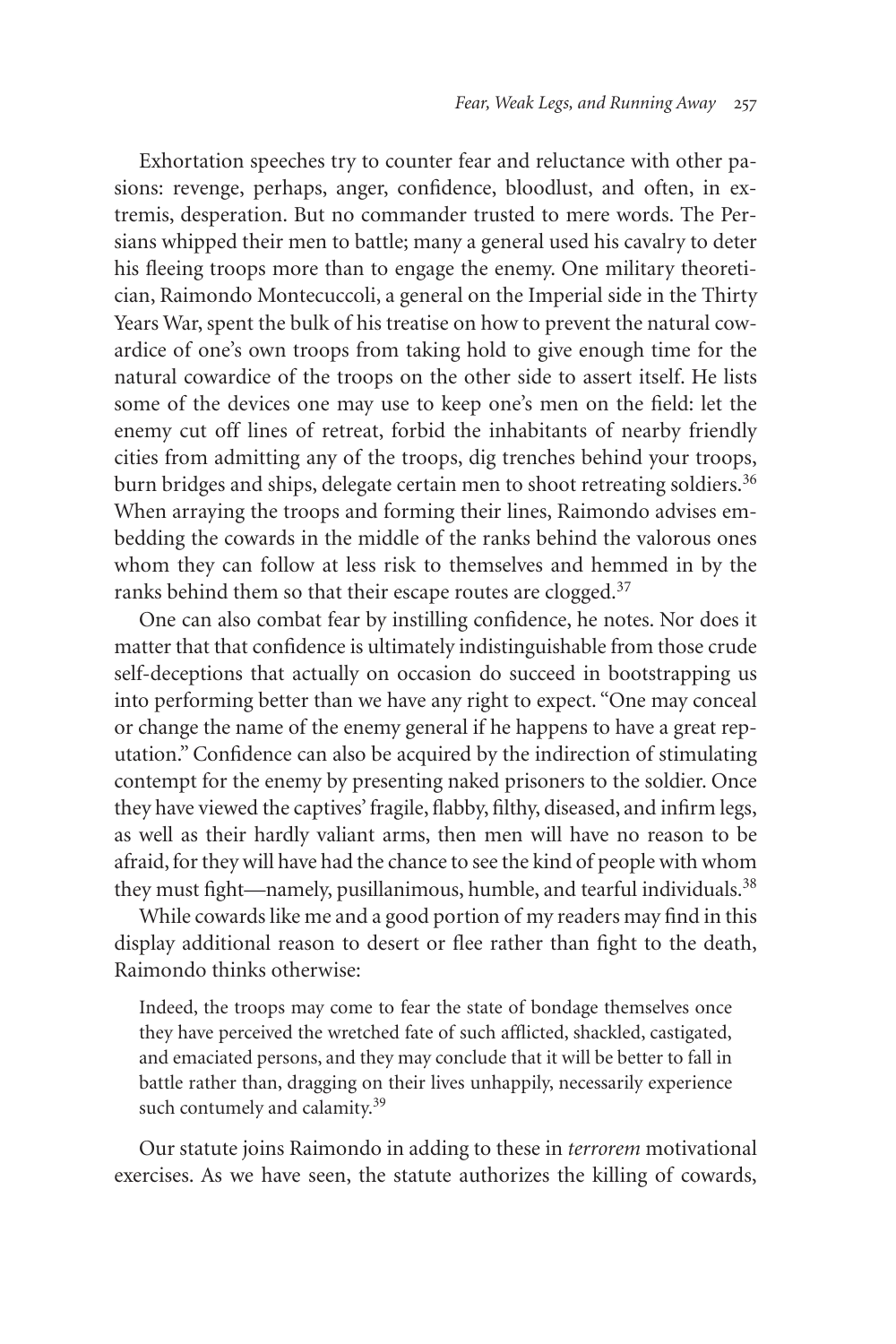slackers, craven defenders, jittery false alarmists, and supposes to dissuade behaviors such as theirs by taking from them exactly what they sought to save: their lives. The statute testifies to the power of fear as a motivator: make them fear the court-martial as much as they fear the enemy. This is probably not the wisest strategy since it gives the soldier no reason, once the crunch is on, to prefer one outcome to the other; and it loses all its force should he fear the enemy more. Moreover, it is not uncommon that the coward in battle faces the firing squad with dignity and courage. Such was the case with Eddie Slovik, who spent his last moments trying to alleviate the anxiety of those who had to execute him. The fear that motivates cowardice may not just be the fear of death but the inability to suffer Death's malicious teasing. Certain death, whether by suicide or firing squad, may be a kind of relief, a good-bye to all that.

The statute also hints of another motivating fear; it is the fear of being disgraced as a coward, the fear of shame. This is hardly a startling revelation. It is a commonplace, the theme of honor itself, which demands that fear of losing on esteem and esteemability is worse than death. In this light the law can be seen not only as the scourge of those too shameless to be properly motivated by their sense of shame but also as a bit player in backing the norms that support the sense of shame. The law, then, though mostly negative in its means of motivating, also has a positive role to play in securing the behavior it desires.

To conclude, reconsider the statute. One may wonder at the impossible standard it sets. The soldier is to do his duty, but the duty demanded seems almost to be beyond the call of duty. It is as if the law asks not only that soldiers not be cowards but that they be courageous as a matter of routine. But then consider briefly paragraph 9, the one provision we have left unnoticed until now. It governs, among other things, the obligation to rescue. In contrast to the heroic demands of the other provisions not to run, not to fail willfully to advance, not to abandon shamefully a position, we move to the world of purest prudence: not to "afford all practicable relief." When it comes to rescuing your fellows, practicality and rationality are the standard, not courage, unless it be as Aquinas and others have argued, that courage is just the virtue reason and practicality need to keep functioning in fearful circumstances. Of course, it doesn't make sense to throw good bodies after bad unless it is rational to do so, that is, unless the likelihood of saving the endangered one is greater than the danger incurred by the rescuer to save him.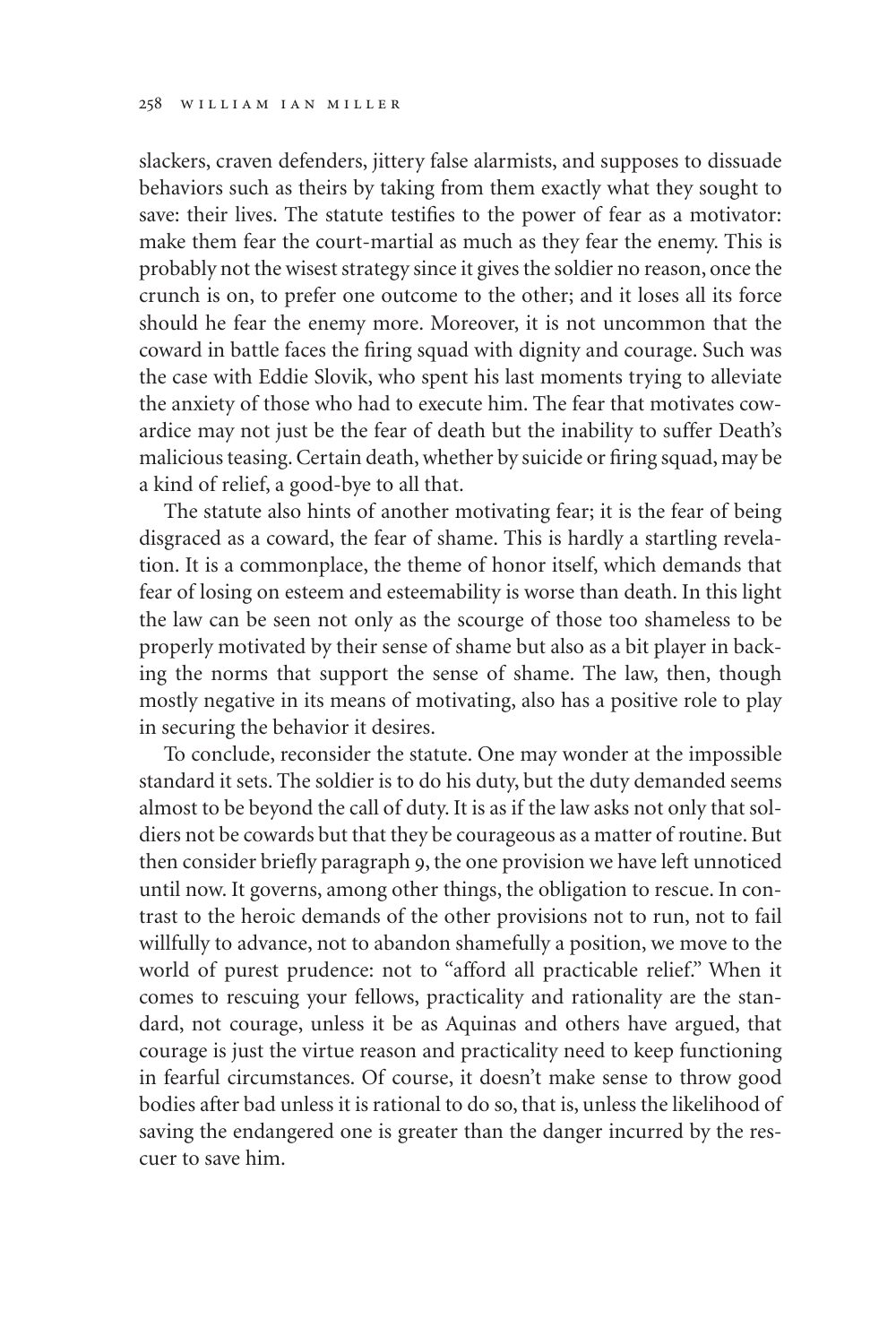Yet it is precisely in the domain of rescue that twentieth-century battle has made its particular addition to the styles of the heroic. It is in the Great War that stretcher bearers get Victoria Crosses, and in Vietnam that medics get their Medals of Honor. In the Civil War the same medal was more likely to be awarded for rescuing the regiment's colors. $40$  Is it that the antiglory, antihonor discourse has finally become sufficiently suspect that we prefer the heroism manifested in the greater love that lays down or risks its life for another as against those acts in which we suspect that the motive may be glory itself? Heroic culture would consider glory and honor as fine a motive as there could be; we mistrust it precisely because it seems, in spite of its frequent rashness and irrationality, self-regarding and even self-interested, even though it must risk self-sacrifice. By setting our heroic stories in narratives of rescue are we arguing for a kinder-styled heroic: selfless, fearless, and life-saving rather than life-destroying?<sup>41</sup> How do we fit this in with the suspicion that we may be as self-regarding now as ever it was possible to be? Or is it that we see the medic, the stretcher bearer as needing no special physical attributes, that they indeed are everyman or indeed everywoman, that they hold for all of us the possibility of grand action, even if we do not have the body of Ajax or the spirit of Alexander or the ability to kill other human beings even when it is in our best interests to do so? $42$ 

But for most of us I would guess that what is most salient in this statute is not its substantive commitments so much as its formal attributes. For surely the statute's most remarkable feature is its redundancy, which in a statute that seeks to punish capitally becomes a redundancy of both literal and figurative overkill. Yes, the statute excuses cases of weak legs as long as the mind did not willfully collude with the body to produce them and puts no extraordinary demands on the rescuer, but it otherwise is quite clear about reserving the firing squad for cowardice motivated by fear, and if that lets too many off the hook of culpability, it specifically includes the jittery alarmist, the person who turns tail for whatever motivation other than fear, the slack attacker, the person who casts away his weapons, the quiveringly craven defender, and the exuberant looter.

The statute received its present form in 1950 when it was cobbled together from the Articles of War and the Articles for the Governance of the Navy into a Uniform Code of Military Justice. Most of the clauses were already extant in the British Articles of War of 1769, which in turn were enacted virtually verbatim as the American Articles of War of 1776. In them are found the strictures against looting, shameful abandonment of a position, casting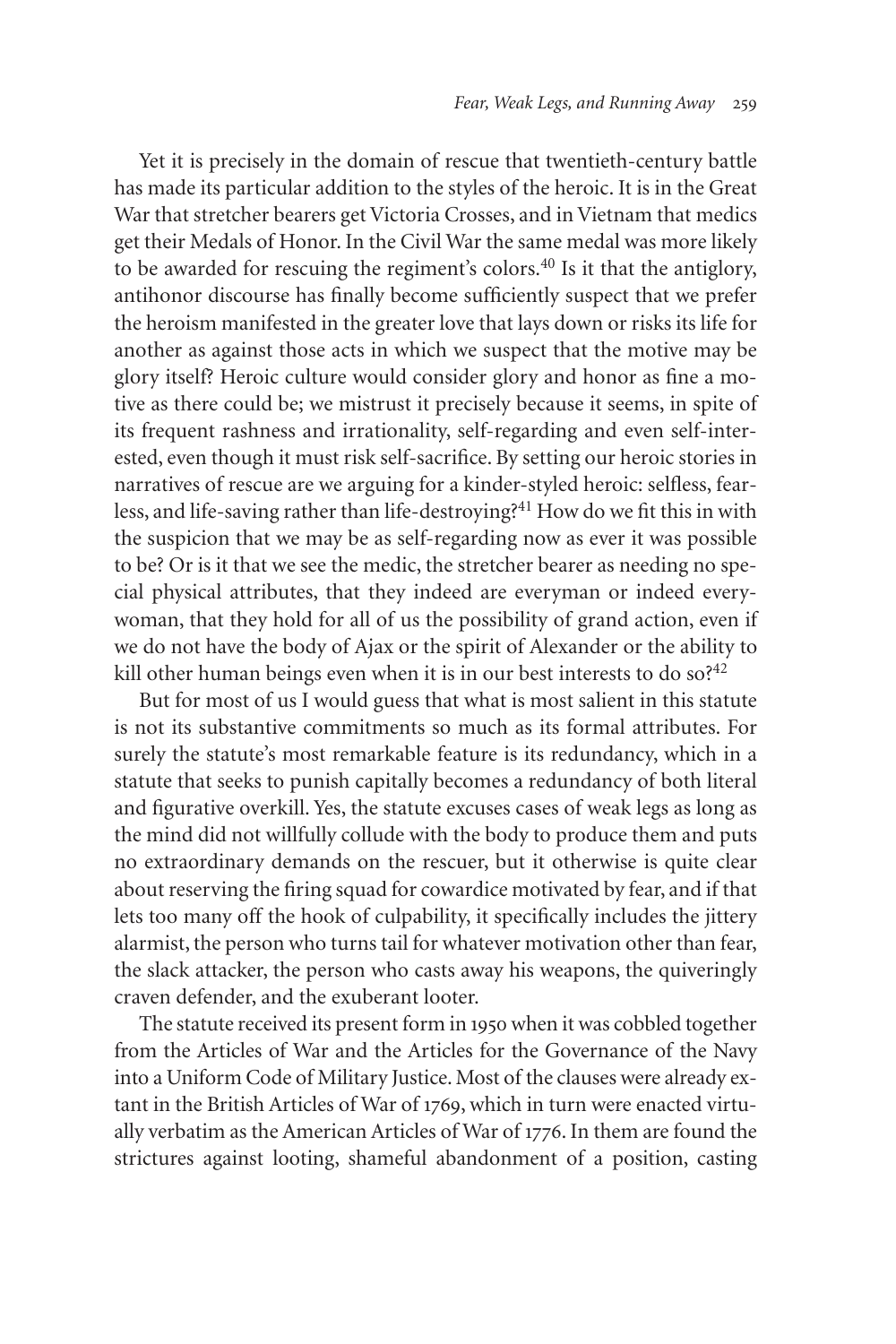away arms, and causing false alarms, but not the clauses against cowardice and failure to engage, that is, the weak-legs provision. Those have their origin in the navy articles.<sup>43</sup> It is not, then, until 1950 when all these clauses were tossed together that military judges felt called upon to distinguish between cowardice and running away and we get, as a result, our explicit jurisprudence of fear; cowardice is motivated by fear and nothing else.

But this does raise one final matter for weak legs. Weak legs turn out to be a certain kind of sea legs. Not that the army couldn't always get the weaklegged advancer under various general orders, $44$  but the navy was concerned less with the legs of its sailors, at least until they might have to board the enemy ship, than with the will of a captain to make his ship advance. The sailors could be standing on the deck with legs quivering and still be advancing because they were being borne by a higher will, willy-nilly. The provision that I have been dealing with as a weak-leg provision is historically not about legs at all but about a naval captain's weakness of will.

And one final observation about cobbling, statutory revision, and uniformity in this world of uniforms: it was the modern reform, the modern consolidation of the articles providing a uniform law for all the armed services that produced the archaic, casuistic, ad-hoc absurdist look of the present statute, not the remnants of pre-eighteenth-century diction still lingering about in shameful abandonments and the casting away of arms. It was the 1950 consolidators, that is the modernizers, who made this statute look more like a law of Æthelberht or Alfred than a law of the most advanced industrial power of the 1950 world.

#### notes

1. Æthelberht cap. 50; Alfred cap. 32. The provisions are most conveniently accessible in F. L. Attenborough, ed., The Laws of the Earliest English Kings (Cambridge: Cambridge University Press, 1922), 11, 77. I have altered the diction of Attenborough's translation.

2. 10 USCS at 899 (1997) Art. 99.

. See William Bradford Huie, The Execution of Private Slovik (New York: Duell, Sloan and Pearce, 1954).

. On crowds and armies, see John Keegan's discussion in The Face of Battle (New York: Penguin, 1976), 174–76.

5. See Aristotle's Ethics 5.2, 5.9; Rhetoric 2.6; Plato, Laws, xii.944e. See also Polybius on capital offenses in Roman army, 333-34.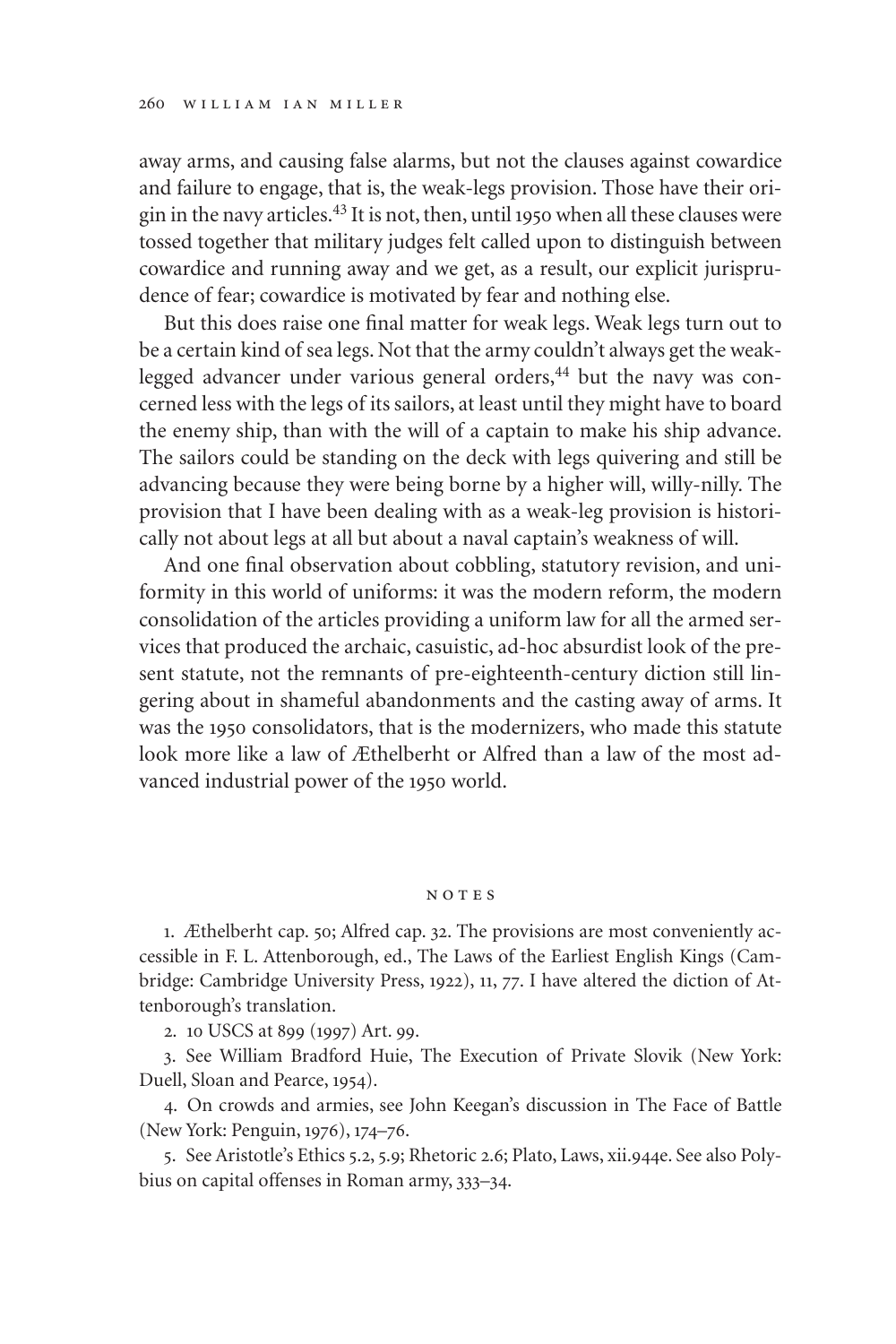6. See United States v. Gross 17 (1968) USCMA 610; 38 CMR 408.

7. United States v. Smith (1953) 3 USCMA 25, 11 CMR 25; United States v. Brown (1953) 3 USCMA 98, 11 CMR 98; United States v. McCormick (1953) 3 USCMA 361, 12 CMR 117.

8. United States v. Sperland  $(1952)$  5 CMR 89. The problem is not just to distinguish running away from cowardice within the confines of this statute but also to make sure running away is not expanded to eliminate the mercy implicit in the differently defined and lesser offenses of being absent without leave or some forms of desertion that did not take place in the presence of the enemy and were thus assumed to be motivated by something other than an intent to avoid combat. See 10 USCS  $$885$  (desertion); to USCS  $$886$  (AWOL).

. Running away is not always prudent. You are a much easier target to the enemy when you show your back because he need not worry about your firing back. And when whole armies turn and run, that is when they are butchered by the pursuing victors. Military strategists have often tried to impress their troops with the superior rationality of facing the enemy and fighting rather than fleeing in panic; see Keegan's discussion of Ardant du Picq, The Face of Battle, 70.

10. William Winthrop, Military Law and Precedents, 2nd ed. (Washington: G.P.O., 1920), at 624, cited in Sperland, at 92. Winthrop is discussing the provisions as they appear in the army's Articles of War, which provisions were later codified in the statute being glossed in the Sperland case and in this essay.

. See E. Samuel, An Historical Account of the British Army and of the Law Military (London: William Clowes, 1816), 599-601; Robert Barker, Honor Military and Civill (London, 1602), 1.16.

. Suddenness hardly precludes volition, but what Barker is after, it seems, is the difference between cold calculation and quick unreflective volition.

13. Essays I.54, trans. M. A. Screech, Michel de Montaigne: The Complete Essays  $(Harmondsworth: Penguin, 1991), 349.$ 

14. See Richard Holmes, *Acts of War: The Behavior of Men in Battle* at 109 (New York: Free Press, 1985), on the problem of soldiers' relieving themselves. At stake is the misery of constipation versus the plague of diarrhea. Modesty produces former, fear latter, but that is not always the case either since bearing down under fire and artillery shelling can produce former. See Humphrey Cobb, Paths of Glory (1935; rpt. Athens: University of Georgia Press, 1987), 4: it is not diarrhea but constipation, contrary to popular opinion, that is the disease of the front. The Germans have the latrines zeroed in and so you hold it.

15. Keegan, The Face of Battle, 302.

16. Personal Memoirs of U.S. Grant (1885-86; New York: Library of America,  $1990$ ), 543, 580, 701–02. A refined ability to discern risk and difficulty may be in some respects necessary to a field general, but such a capacity also tends to prompt despair or indecisiveness in all but specially endowed sensibilities.

17. Nicomachean Ethics 3.7.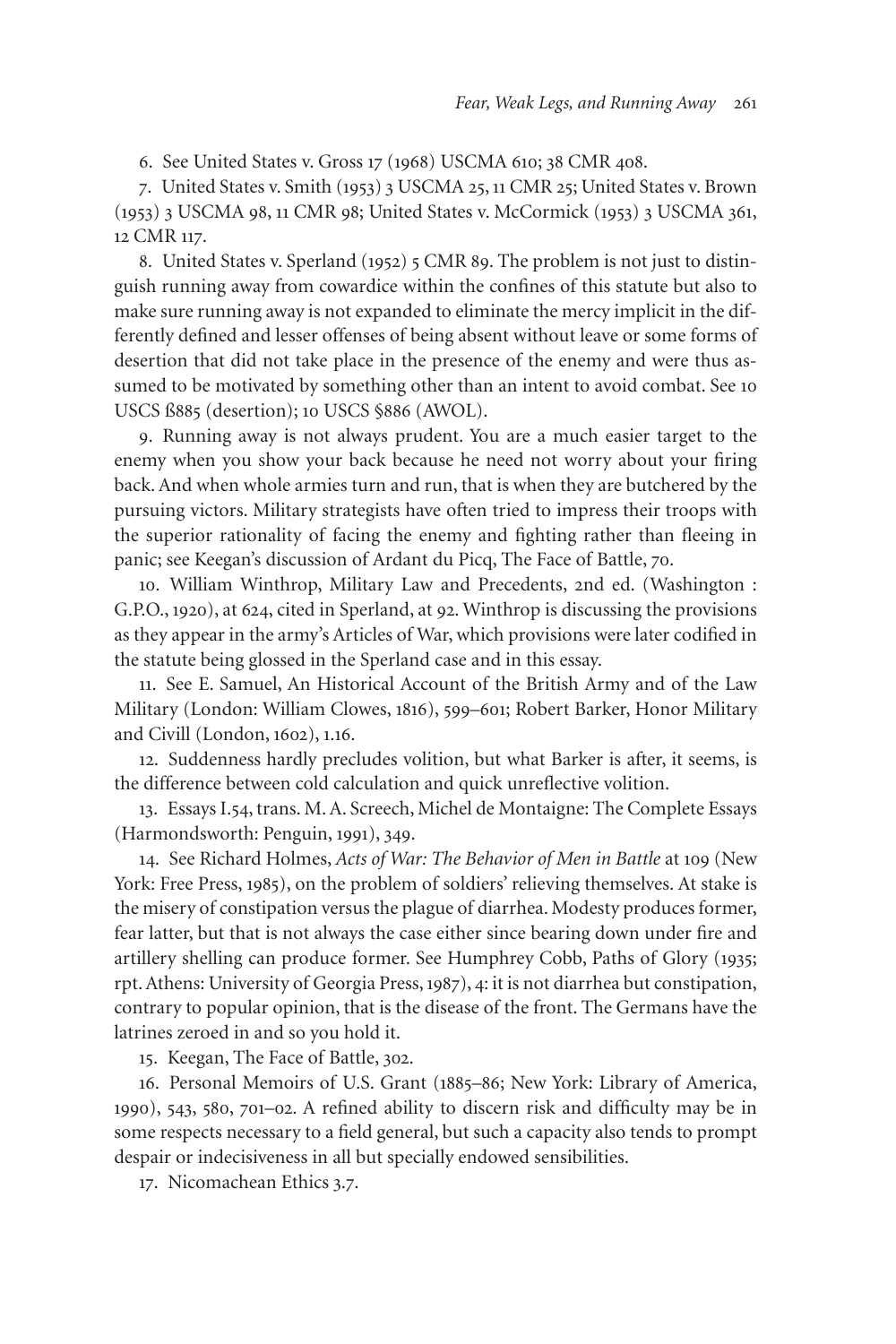. The Road to Richmond: The Civil War Memoirs of Major Abner R. Small, ed. Harold Adams Small (Berkeley: University of California Press, 1939), 70-71. Small, as the quoted passage readily reveals, possesses a literary gift.

. For an ironic inversion of the weak-legs theme, see Tim O'Brien, Going After Cacciato (New York: Dell, 1979), 150, in which the legs of a soldier who resolves to fall down and opt out of the march toward battle refuse to give way: "the decision did not reach his legs."

. To the extent that Freud's massive corpus allows for quotes that can back any number of propositions of varying consistency, note that in at least one place Freud, himself, spoke of the notion of unconscious emotions as incoherent: "It is surely of the essence of an emotion that we should be aware of it, i.e., that it should become known to consciousness. Thus the possibility of the attribute of unconsciousness would be completely excluded as far as emotions, feelings, and affects are concerned" ("The Unconscious," in the Standard Edition, ed. James Strachey [London: Hogarth Press, 1953-1974], 14: 177). Of course how we understand his statement depends not only on how we understand the notion of the unconscious but what we mean by emotion too.

21. See the memoir of Robert J. Burdette, The Drums of the 47th (Indianapolis: Bobbs-Merrill, 1914), 101-8, quoted by Gerald F. Linderman, Embattled Courage (New York: Free Press, 1987), 166-67. Burdette's good coward in fact ran from every battle but he was distinguishable from bad cowards by not availing himself of the traditional means of avoiding taking any part in the initial attack: he did not feign illness or exhaustion, stop to tie shoes during the charge, or arrange hospital details, "he was beaten in every fight but he went in" every time.

22. See Polybius, Histories 3.89 in Polybius: The Rise of the Roman Empire, trans. Ian Scott-Kilvert (Harmondsworth: Penguin, 1979), 255.

23. http://cac.psu.edu/~ltv100/Classics/Poetry/archilochus.html

. Tossing away the shield, *rhipsaspia*, was especially grievous in the phalanx style of fighting Archilochus was engaging in. Those accused of *rhipsaspia* "were assumed to have been among the first to have abandoned their friends in an effort to save their own lives during a general collapse of the phalanx; that is, they had endangered the men who kept their arms and were notable, or had no desire, to make good such an ignoble escape"; quoted from Victor Davis Hanson, The Western Way of War: Infantry Battle in Classical Greece (1989; New York: Oxford University Press, 1990), 63. Plutarch notes that, unlike helmet and breastplate, a man carried his shield "for the sake of whole line" because an unbroken shield wall was "virtually impregnable"; John Lazenby, "The Killing Zone," in Hoplites, ed. V. D. Hanson (London: Routledge, 1991), 95.

25. Nicomachean Ethics 3.6.

. John Dooley, Confederate Soldier: His War Journal, ed. Joseph T. Durkin (Washington, D.C.: Georgetown University Press, 1945), 46-47.

27. Summa Theologiæ 2a2æ. Q. 142. Art. 3. Is Aquinas right? Is it harder to stand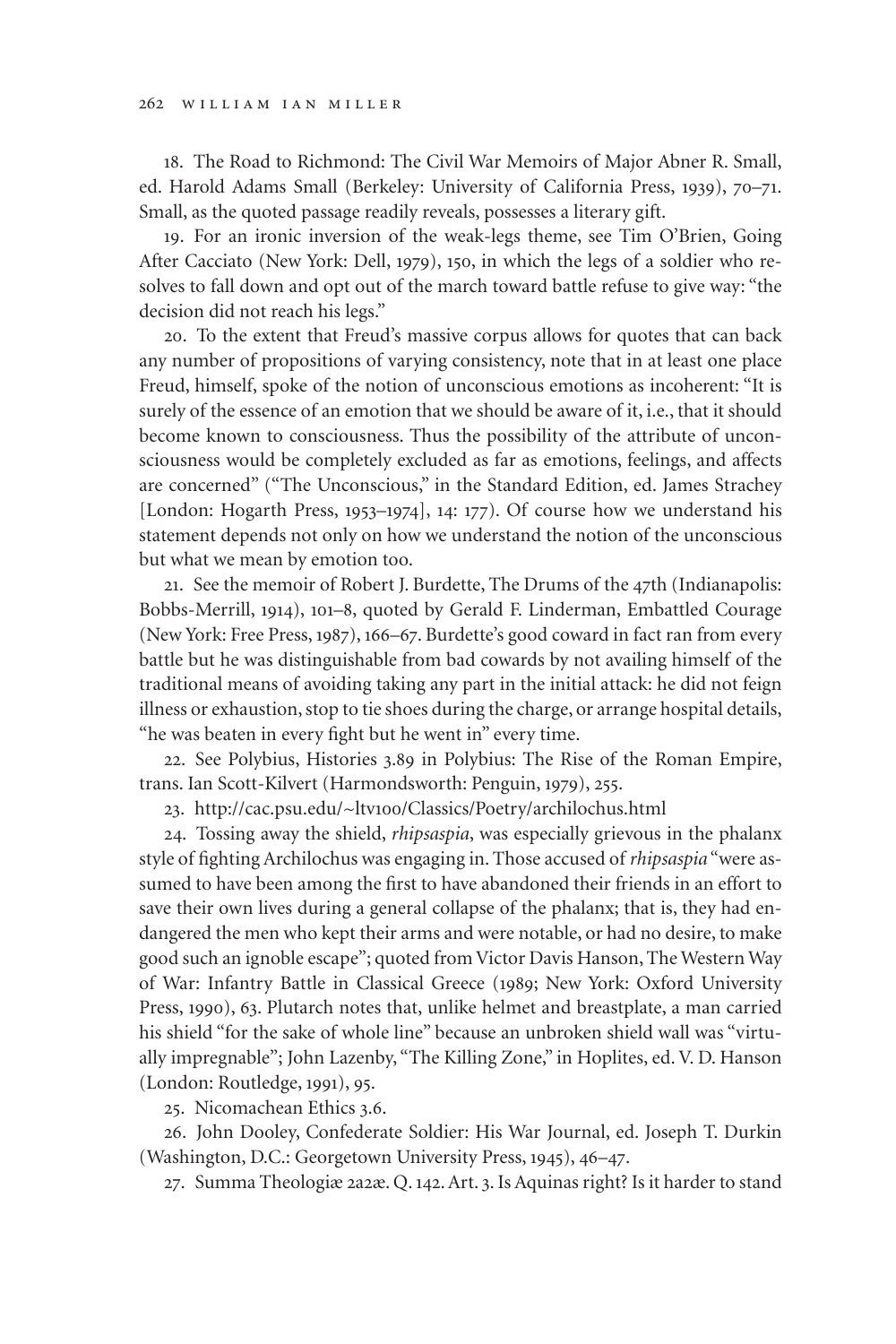and fight than to resist pleasureful indulgence? Don't we speak of the "courage" it requires to refrain from proffered pleasure? In any event, commanders and their men knew that the pleasures of alcoholic indulgence often served to stun the human mind in a way that worked to cabin fear.

. This was a strategy that seemed more plausible up until the late seventeenth century, before the general appearance of distinctive military uniforms.

29. The Manual for Courts-Martial, 1984 IV.23. Art. 99, makes it an element of the offense only that "the alarm was caused without any reasonable or sufficient justification or excuse." Winthrop, Military Law and Precedents, 619, is explicit that knowledge of its falsity or the specific intention to occasion a false alarm need not be shown.

. It is not rare to find reports of troops falling asleep under intense bombardment, not in nonchalance or even in exhaustion but as a kind of ostrich-like escape from intense horror. See the examples cited in Holmes, Acts of War 267.

31. Erving Goffman, Relations in Public (New York: Basic Books, 1971), 239.

. Commanders in the French army, however, as late as the Great War, would still select a man by lot from each company when a regiment failed badly for execution; see Alistair Horne, The Price of Glory: Verdun 1916 (Harmondworth: Penguin, 1964), 64. Such an occasion forms the substance of Cobb's novel, Paths of Glory.

. It is a deeply contested issue whether heroism is more properly pure berserk incapacity for fright, or whether it is fearlessness achieved by overcoming fear either through training or extraordinary assertions of will, or whether it is acting grandly in the continued presence of fear but in spite of it. We may also want to differentiate among heroism, bravery, and courage as to their relations to fear. These questions are obviously too large to take up here.

34. Iliad 11.35

35. Thucydides, The Peloponnesian War 5.71.

. Raimondo Montecuccoli, Sulle battaglie, ed. and trans., Thomas M. Barker in The Military Intellectual and Battle: Raimondo Montecuccoli and the Thirty Years War (Albany: SUNY Press, 1975), 82.

37. Ibid., 92.

38. Ibid., 133-34.

39. Ibid., 134.

. The most decorated British soldier in the Great War was a stretcher bearer; Holmes, Acts of War, 197.

. On the intersection between the heroic and rationality, note that rescue narratives begin to become common only when medical care rises to a level at which the wounded and disabled are likely to survive if saved.

. Horne writes (The Price of Glory,–) that the most deserving of the title of hero at Verdun were those who occupied the humble categories of runners, ration parties, and stretcher bearers. Their jobs required them to be more exposed to